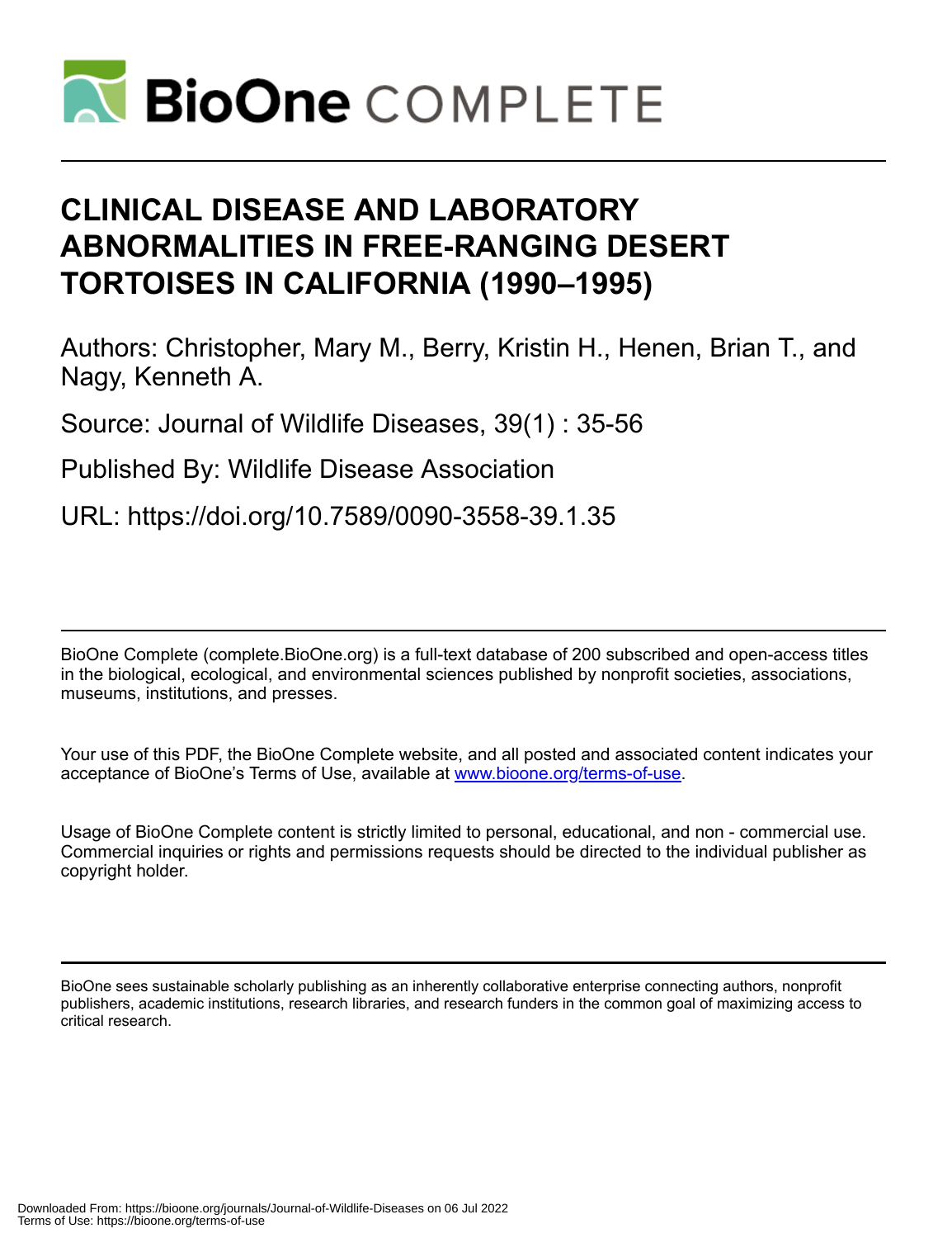# **CLINICAL DISEASE AND LABORATORY ABNORMALITIES IN FREE-RANGING DESERT TORTOISES IN CALIFORNIA (1990–1995)**

**Mary M. Christopher,**1,5 **Kristin H. Berry,**<sup>2</sup> **Brian T. Henen,**3,4 **and Kenneth A. Nagy**<sup>3</sup>

<sup>1</sup> Department of Pathology, Microbiology & Immunology, School of Veterinary Medicine, University of California–Davis, Davis, California 95616, USA

<sup>2</sup> 22835 Calle San Juan de Los Lagos, Moreno Valley, California 92553, USA

<sup>3</sup> Department of Organismic Biology, Ecology, and Evolution, and Laboratory of Biomedical and Environmental

Sciences, University of California–Los Angeles, Los Angeles, California 90024, USA

<sup>4</sup> Current address: Department of Zoology, University of the Western Cape, Private Bag X17, Bellville, 7535, South Africa

<sup>5</sup> Corresponding author (email: mmchristopher@ucdavis.edu)

ABSTRACT: Desert tortoise (*Gopherus agassizii*) populations have experienced precipitous declines resulting from the cumulative impact of habitat loss and human and disease-related mortality. Diagnosis of disease in live, free-ranging tortoises is facilitated by evaluation of clinical signs and laboratory test results but may be complicated by seasonal and environmental effects. The goals of this study were: 1) to describe and monitor clinical and laboratory signs of disease in adult, free-ranging desert tortoises at three sites in the Mojave Desert of California (USA) between October 1990 and October 1995; 2) to evaluate associations between clinical signs and hematologic, biochemical, serologic, and microbiologic test results; 3) to characterize disease patterns by site, season, and sex; and 4) to assess the utility of diagnostic tests in predicting morbidity and mortality. Venous blood samples were obtained four times per year from tortoises of both sexes at the Desert Tortoise Research Natural Area (DTNA), Goffs/Fenner Valley, and Ivanpah Valley. Tortoises were given a physical examination, and clinical abnormalities were graded by type and severity. Of 108 tortoises, 68.5% had clinical signs of upper respiratory tract disease consistent with mycoplasmosis at least once during the study period. In addition, 48.1% developed moderate to severe shell lesions consistent with cutaneous dyskeratosis. Ulcerated or plaque-like oral lesions were noted on single occasions in 23% of tortoises at Goffs and 6% of tortoises at Ivanpah. Tortoises with oral lesions were significantly more likely than tortoises without lesions to have positive nasal cultures for  $Mycoplasma \text{ a}gassizii$  ( $P=0.001$ ) and to be dehydrated ( $P=0.0007$ ). Nine tortoises had marked azotemia (blood urea nitrogen [BUN]  $>100$  mg/ dl) or persistent azotemia (BUN 63–76 mg/dl); four of these died, three of which had necropsy confirmation of urinary tract disease. Laboratory tests had low sensitivity but high specificity in assessing morbidity and mortality; there was marked discrepancy between serologic and culture results for *M. agassizii.* Compared with tortoises at other sites, tortoises at DTNA were more likely to be seropositive for *M. agassizii.* Tortoises at Goffs were significantly more likely to have moderate to severe shell disease, oral lesions, positive nasal cultures for *M. agassizii,* and increased plasma aspartate aminotransferase activity. The severe disease prevalence in Goffs tortoises likely contributed to the population decline that occurred during and subsequent to this study.

*Key words:* Chelonian, clinical chemistry, cutaneous dyskeratosis, desert tortoise, hematology, Mojave Desert, *Gopherus agassizii, Mycoplasma agassizii,* mycoplasmosis, shell disease, upper respiratory tract disease.

# **INTRODUCTION**

Over the past 25 yr, dramatic declines have been observed in many desert tortoise (*Gopherus agassizii*) populations in the Mojave and Colorado deserts of the southwestern United States (US Fish and Wildlife Service, 1994; Berry and Medica, 1995; Berry, 1997). These declines have been attributed to the cumulative impacts of human activities, predation, habitat loss and degradation, and disease (US Fish and Wildlife Service, 1994). In April 1990, desert tortoise populations north and west of the Colorado River were listed as threatened by the US Fish and Wildlife Service. At about the same time, the Bureau of Land Management initiated several research projects in response to developing disease problems in desert tortoises, including mycoplasmosis (upper respiratory tract disease [URTD]; Jacobson et al., 1991; Brown, et al., 1994, 1999; Homer et al., 1998) and shell disease (cutaneous dyskeratosis; Jacobson et al., 1994; Homer et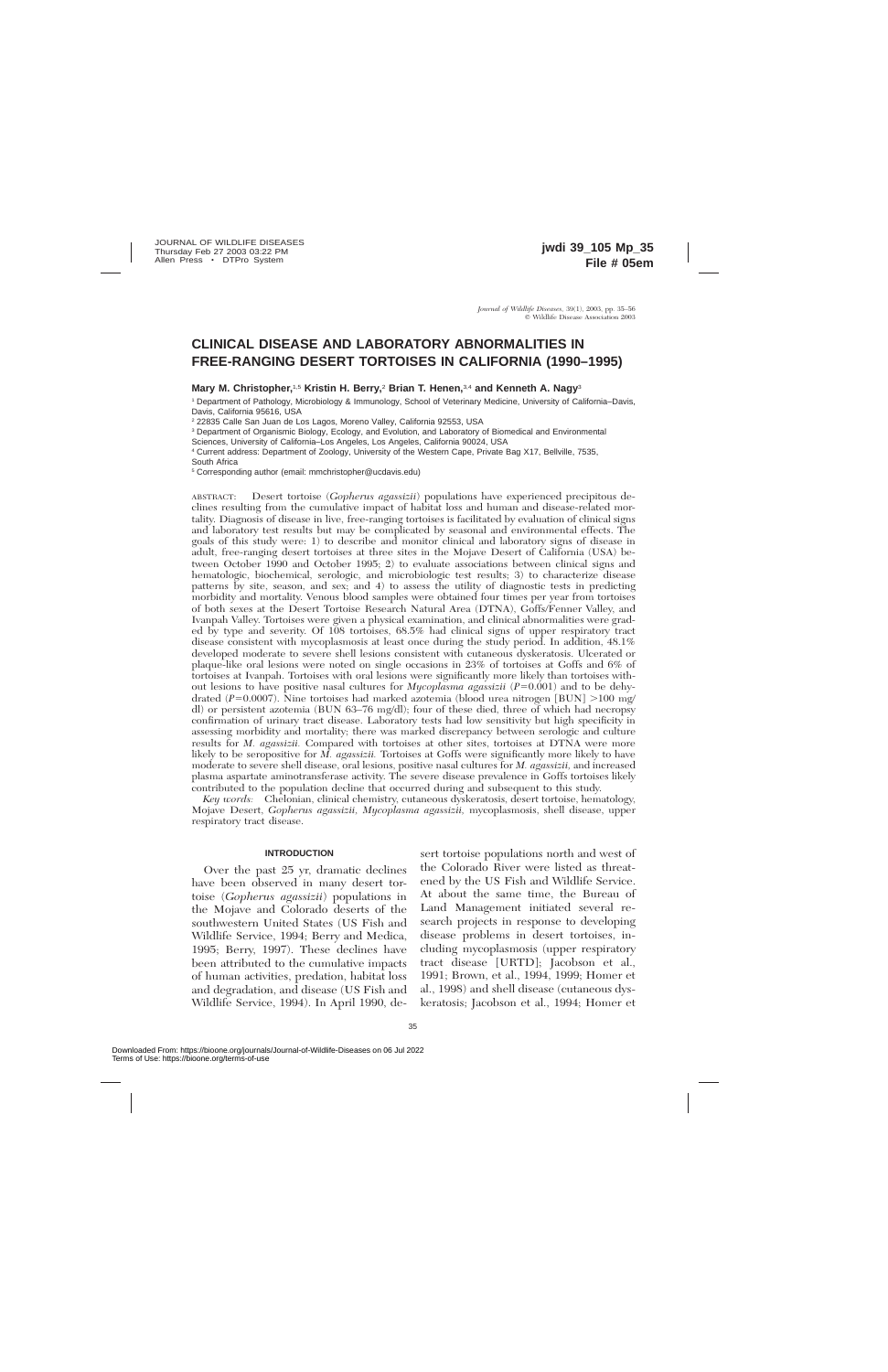al., 1998). A ''health profile'' program was established to determine reference intervals for laboratory data for clinically healthy desert tortoises at various seasons and geographic sites (Christopher et al., 1999; Berry and Christopher, 2001). Baseline data would be useful for identifying abnormal laboratory results, which may help diagnose stress or disease in tortoises (Jacobson et al., 1991, 1994; O'Connor et al., 1994).

In the course of the health profile study, two-thirds of samples were obtained from tortoises that were clinically healthy at the time of sampling, but one-third of samples were from tortoises with clinical signs of disease or abnormal laboratory test results (Christopher et al., 1999). Reference intervals were constructed using laboratory values only from those sampling periods when tortoises had negative serologic and culture results for mycoplasmosis and no or minimal clinical signs of URTD. Tortoises with severe or persistent clinical abnormalities or laboratory abnormalities were not included in the reference population. The purpose of the present study was to characterize the prevalence, severity, and types of clinical signs of disease in these same three populations of free-ranging desert tortoises and to determine their association, if any, with alterations in laboratory data and mortality. In addition, shells were evaluated retrospectively for lesions of cutaneous dyskeratosis. The longitudinal design of the study facilitated monitoring of clinical and laboratory abnormalities over time, including years having below and above average rainfall.

# **MATERIALS AND METHODS**

# **Sites**

Samples were obtained from tortoises at three sites in the Mojave Desert of California (USA): the Desert Tortoise Research Natural Area (DTNA) in the western Mojave Desert (35°10'N, 118°10'W; elevation 869-945 m); Goffs/Fenner Valley (Goffs) in the eastern Mojave Desert, at the boundary with the northern Colorado Desert  $(34^{\circ}52'N, 115^{\circ}10'E;$  elevation  $\sim$ 700 m); and Ivanpah Valley (Ivanpah), in the

western corner of the northeastern Mojave Desert (35°39'N, 115°15'W; elevation 866–914 m). Long-term (1961–1996), annual, and winter precipitation data from these sites were obtained from the National Oceanic and Atmospheric Administration (1989–1995).

## **Animals, sampling periods, and physical findings**

Study populations and sampling periods were previously described (Christopher et al., 1999). Briefly, 10 adult males and 10 adult females at each site were captured, marked, and fitted with radio transmitters (AVM model SB-2, AVM Instrument Co., Livermore, California, with 48-cm copper antenna, powered by a lithium C-cell) in 1989. Tortoises were identified by a combination of letters (site and sex) and numbers. Tortoises that died or disappeared were replaced, when possible, with tortoises of the same sex and given sequential, new numbers. Samples were collected from tortoises at all sites four times per year: late winter (February–March, just prior to emergence from hibernation), spring (May–June, during a time of peak activity and forage), summer (July–August, a hot, typically dry season), and fall (October, just prior to hibernation). Data were organized by hydrologic year (fall through summer seasons; October 1–September 30). Study years included 1990–91, 1991–92, 1992–93, 1993–94, 1994–95, and a final sample in fall 1995.

Precautions were taken to prevent transmission of pathogens within and among study sites. Each tortoise was handled with a fresh pair of disposable gloves, and items of equipment touching the tortoise were disinfected with a sodium hypochlorite solution (0.175%) or ethanol (70%) immediately after use. Precautions were taken to assure the tortoise did not touch or rest upon the field worker's limbs, clothing, or equipment without protective covering.

Body weight using a top-loading balance and carapace length at the midline (MCL) using alcohol-sterilized calipers were measured each time a tortoise was sampled. In addition, tortoises were given a complete physical examination, using field guidelines described elsewhere (Berry and Christopher, 2001). Briefly, the following features were evaluated: beak and nares, forelegs, breathing, eyes, chin (mental) glands, integument, posture/behavior, oral cavity, shell, evidence of trauma (e.g., bite wounds, abrasions), and presence of ectoparasites. Ticks were sent to Dr. James Oliver (Georgia Southern University, Institute of Arthropodology and Parasitology, Statesboro, Georgia, USA) for identification. Retrospective, blinded examination (by KB) of color transparencies (35 mm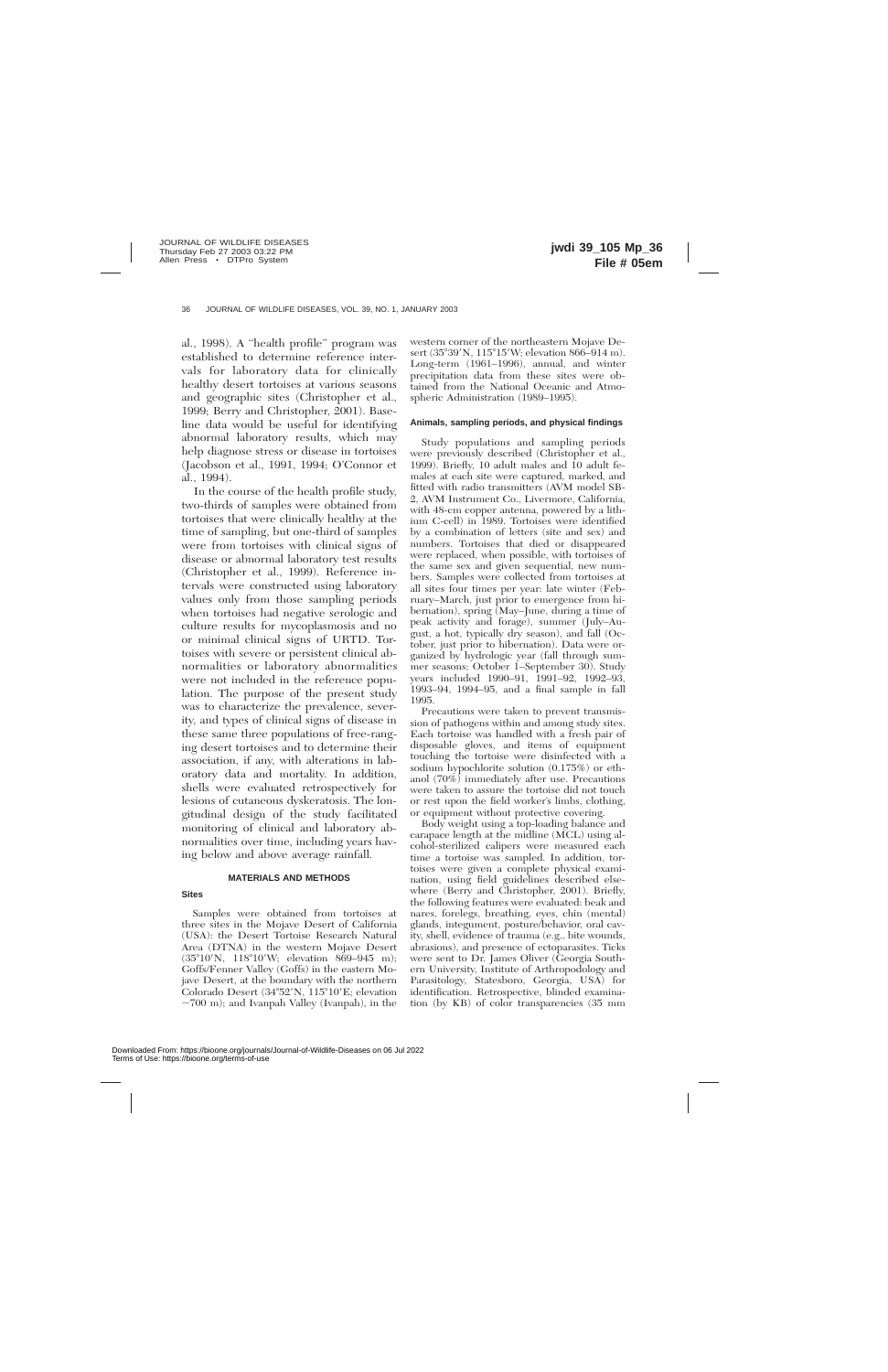slides) of the carapace and plastron was done to further evaluate shell disease. Full-frame images of the head, carapace, and plastron were taken when the tortoise was first entered in the study and again in the spring of each year. Photographs also were taken of any physical abnormality or lesion, when noted. For each tortoise, the severity of shell lesions was graded as none, mild, moderate, or severe, based on the degree of discoloration, lifting laminae, flaking, and amount of bone exposed on the carapace and plastron (Berry and Christopher, 2001). Distribution of shell lesions was categorized as affecting  $0\%$ ,  $\langle 10\%$ ,  $11-40\%$ , or  $>40\%$  of the plastron or carapace. An overall grade of none, mild, moderate, or severe shell disease was based on the combined assessment of carapace and plastron. Shell lesions also were classified as active, if current lesions were noted, or chronic, if signs of regression or healing were seen, such as healthy laminae at the seams of scutes.

Scute condition (from 35 mm transparencies) was used to determine the approximate age class of tortoises, based on the following criteria (Berry and Woodman, 1984): 1) very young adult (12–25 yr), full or partial areola on each scute, growth rings surrounding areola over 90% of carapace; 2) young adult (25–50 yr), most areola worn away, growth rings chipping and flaking (normal wear) but distinct and in good condition; 3) middle-aged adult (50–70 yr), many growth rings worn away, flaking, and chipping, maximal scute thickness; 4) old adult  $($ >70 yr), depressions on surfaces of eight or fewer scutes, scutes thinning; 5) very old adult, depressions on most scutes involving entire scute, most growth rings gone, thin laminae.

## **Serology and microbiology**

Beginning in winter 1992, plasma samples from all tortoises were sent to Dr. Mary Brown (University of Florida, Gainesville, Florida, USA) where they were tested for antibodies to *Mycoplasma agassizii* using an enzyme linked immunosorbent assay (ELISA), as previously described (Schumacher et al., 1993). Serologic results were classified as positive or negative; ''suspect'' results were considered negative unless the tortoise seroconverted to a positive titer (see Brown et al., 1999 for a complete description of serologic results). Nasal flushes were obtained by introducing 0.5 ml of trypticase soy broth (BBL Microbiology Systems, Cockeysville, Maryland, USA) into the anterior nares using a sterile open-end tomcat catheter. After flushing the nasal passages, aspirates were placed in sterile cryovials, frozen at  $-196$  C, and transferred to a veterinary diagnostic laboratory (APL Laboratories, Las Vegas, Nevada, USA) within 24 hr. Cultures for *Pasteurella testudinis* and mixed flora were done using blood agar (trypticase soy agar with 5% sheep red blood cells RBC), chocolate agar (incubated at 35 C in 5%  $CO<sub>2</sub>$ ), and MacConkey agar (incubated at 35 C in ambient atmosphere) plates. One blood agar plate was incubated at 35 C in a 5% CO2 atmosphere, and another at 25 C in ambient atmosphere. Cultures were examined daily for 7 days. Nasal flush samples also were cultured for *M. agassizii* as previously described (Brown et al., 1994). Nasal flushes were discontinued after fall 1994 due to lack of funding.

#### **Blood samples and analysis**

Blood collection, processing, and analytical methods were previously described (Christopher et al., 1999). Briefly, sterile technique was used to obtain 4.0 to 4.7 ml blood from the jugular vein. Aliquots were placed in tubes containing lithium heparin for whole blood analysis and for separation of plasma. Air-dried smears were fixed in methanol and stained with modified Wright's stain. Microhematocrit centrifugation was used to determine packed cell volume (PCV) both in the field and in the laboratory. Frozen plasma  $(-196 \text{ C})$  and chilled whole blood samples (4 C) were transported to the laboratory within 24 hr for analysis.

A complete blood count included PCV, RBC count, white blood cell (WBC) count, hemoglobin (Hb) concentration, mean cell volume (MCV), mean cell Hb (MCH), mean cell Hb concentration (MCHC), differential WBC count, and qualitative evaluation of blood cell morphology (Raskin, 2000). Clinical chemistry tests included glucose, blood urea nitrogen (BUN), creatinine (beginning in spring 1993), uric acid, total protein, albumin, calcium, phosphorus, total bilirubin, direct bilirubin, triglycerides (beginning in spring 1993), bile acids (beginning in spring 1993), cholesterol, iron (beginning in summer 1993), magnesium (beginning in spring 1994) sodium, potassium, chloride, and total carbon dioxide  $(TCO<sub>2</sub>)$  concentrations and alkaline phosphatase (ALP), aspartate aminotransferase (AST), and alanine aminotransferase (ALT) activities. Globulins, albumin/globulin ratio, anion gap, osmolality, sodium/potassium ratio, and indirect bilirubin were calculated.

#### **Statistical analysis**

Statistical analysis was done using a computer-assisted program (StatView, Abacus Concepts, Inc., Berkeley, California). Cut-off values for each analyte were established by examina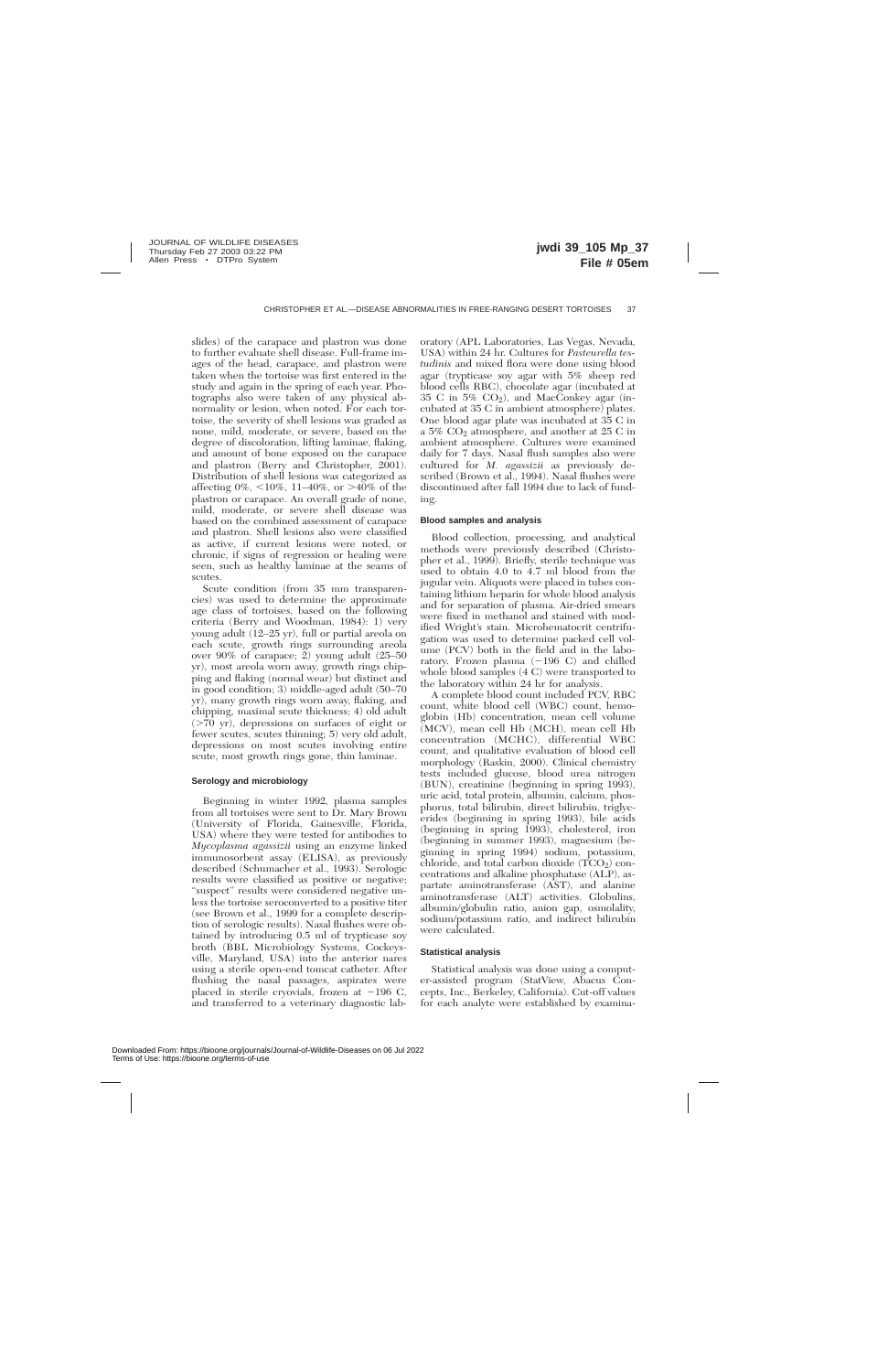tion of previously published reference intervals for site, season, and sex (Christopher et al., 1999) and examination of scatterplots of all values. Crude mortality rate (%) at each site was calculated as the number of tortoises found dead divided by the total number of tortoises sampled at that site per hydrologic year. Average annualized mortality rate (%) was the total mortality rate divided by 5 yr.

Tortoises were categorized by sex, site, age class, status at the end of the study (live, dead), year of death, presence and severity of shell disease (none to mild, moderate to severe), amount of *P. testudinis* and mixed flora growth (none to light, moderate to heavy), presence or absence of marked azotemia  $(BUN>100 \text{ mg}/100)$ dl), persistent azotemia (increased BUN in two or more consecutive seasons), bite marks, ticks, oral lesions, clinical dehydration, clinical signs of URTD, seropositivity for *M. agassizii,* and culture-positivity for *M. agassizii.* For calculation of sensitivity, specificity, and predictive values, tortoises were categorized as affected (positive, present) or unaffected (negative, absent) based on cut-off values for the following laboratory abnormalities: anemia (decreased PCV, Hb, or RBC count), leukocytosis, heterophilia, heteropenia, lymphocytosis, lymphopenia, basopenia, increased iron concentration (hyperferremia), increased AST activity, hyperglobulinemia, hypertriglyceridemia, hypophosphatemia, hypomagnesemia, any electrolyte abnormality, increased bile acids concentration, hyperbilirubinemia, and azotemia. Some abnormalities affected too few tortoises for statistical analysis. Contingency tables and Chisquare  $(\chi^2)$  analyses were used to evaluate associations among variables. Quantitative differences in some values (e.g., numbers of positive ELISA tests by site) were determined using Student's *t*-test and analysis of variance (AN- $OVA$ ). Data were reported as mean $\pm SD$  unless otherwise indicated. Significance was defined as  $P<0.05$ . Sensitivity, specificity, and predictive values were calculated for laboratory and clinical variables that were significantly associated (based on  $\chi^2$  analysis) with death, seropositivity, culture positivity for *M. agassizii,* or moderate to severe cutaneous dyskeratosis.

# **RESULTS**

A total of 1,071 observations were made, and blood samples obtained, from 108 tortoises. Tortoises were sampled  $9.9\pm6.9$  times (median=8; range=1–21 samples) over the 5 yr  $(21 \text{ sample})$  period. These included 295 observations on 40 tortoises (23 males, 17 females) at DTNA;



FIGURE 1. Distribution of tortoises by age-size class and sex at three sites in the Mojave desert. Solid  $bar =$  males; shaded bar  $=$  females.

393 observations on 35 tortoises (13 males, 22 females) at Goffs; and 383 observations on 33 tortoises (18 males, 15 females) at Ivanpah. Sixty-three of the 108 tortoises were sampled one to six times, 21 tortoises were sampled seven to 12 times, 23 tortoises were sampled 13–18 times, and one tortoise was sampled at each of the 21 sampling periods. There was no significant difference in the number of male and female tortoises sampled each season at each site. There was a significant difference  $(\chi^2 = 25.24, P = 0.0014)$  in age distribution of tortoises at the three sites, with the highest percent of very old tortoises (65%) at Ivanpah, and the highest percentage of very young tortoises (70%) at the DTNA (Fig. 1).

The study period included both norms and extremes of annual and winter precipitation amounts (see Christopher et al., 1999 for detailed rainfall data). Annual precipitation was at or above long-term norms in 1990–91, below long-term norms in 1993–94, and above long-term norms in 1991–92, 1992–93, and 1994–95 at all three sites. Winter precipitation was below long-term norms in 1989–90 (the year preceding the study period) and 1993–94 at all three sites.

#### **Mortality**

Of 108 tortoises evaluated, 58 (53.7%) were known survivors as of fall 1995 (Table 1). Thirty-two tortoises disappeared and were not relocated for the remainder of the study. Several tortoises were missing for one or more sampling periods but were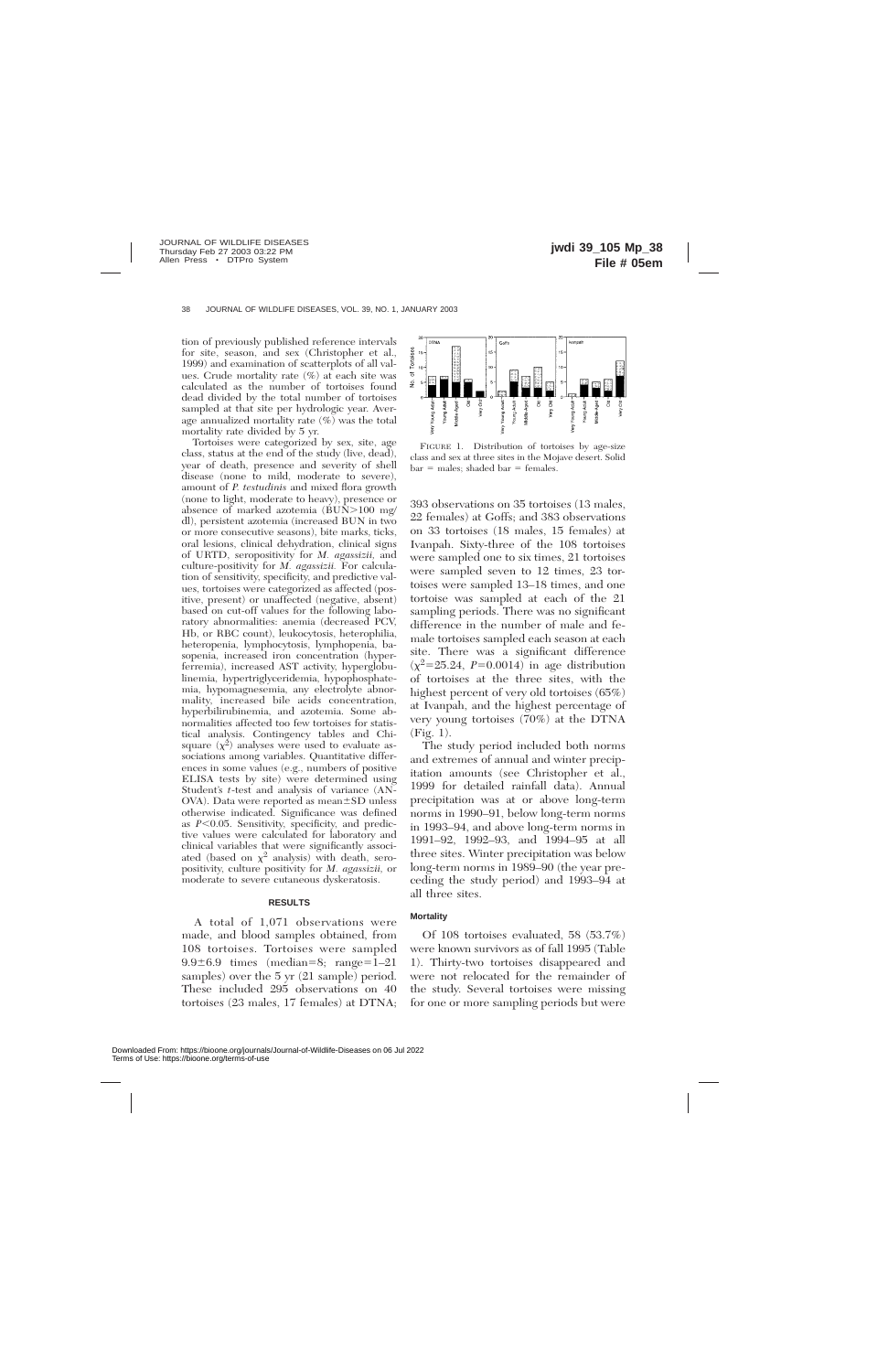| Site             | Fall<br>1990 |                |                | 1990-91 1991-92 1992-93 1993-94 1994-95 |                |                | Fall<br>1995   | Total          | $%$ at site | Annualized<br>mortality |
|------------------|--------------|----------------|----------------|-----------------------------------------|----------------|----------------|----------------|----------------|-------------|-------------------------|
| <b>DTNA</b>      |              |                |                |                                         |                |                |                |                |             |                         |
| No. entered      | 13           | 3              | 8              | $\mathfrak{2}$                          | 3              | 8              | 3              | 40             |             |                         |
| No. found dead   |              | $\mathfrak{2}$ | $\theta$       | 1 <sup>a</sup>                          | $\theta$       | $2^{\rm a}$    | $\theta$       | 5              | 12.5%       | 2.5%                    |
| No. missingb     |              | 3              | $\mathfrak{2}$ | 1                                       | 5              | 3              | 1              | 15             | 37.5%       |                         |
| <b>GOFFS</b>     |              |                |                |                                         |                |                |                |                |             |                         |
| No. entered      | 16           | $\overline{4}$ | $\overline{4}$ | 3                                       | 3              | $\overline{4}$ | 1              | 35             |             |                         |
| No. found dead   |              | $\Omega$       | $\mathfrak{2}$ | $\Omega$                                | 6 <sup>c</sup> | $\Omega$       | 1 <sup>a</sup> | 9              | 25.7%       | 5.1%                    |
| No. missing      |              | 1              | $\mathfrak{2}$ | $\overline{4}$                          | 1              | $\theta$       | $\Omega$       | 8              | 22.9%       |                         |
| <b>IVANPAH</b>   |              |                |                |                                         |                |                |                |                |             |                         |
| No. entered      | 15           | 6              | 5              | 1                                       | 4              | $\mathfrak{2}$ | $\theta$       | 33             |             |                         |
| No. found dead   |              | $\mathfrak{2}$ | $\Omega$       | $\theta$                                | $\theta$       | $\mathfrak{2}$ | $\theta$       | $\overline{4}$ | 12.1%       | 2.4%                    |
| No. missing      |              | 1              | 3              | 1                                       | 1              | $\mathbf{1}$   | $\overline{2}$ | 9              | 27.3%       |                         |
| <b>ALL SITES</b> |              |                |                |                                         |                |                |                |                |             |                         |
| No. entered      | 44           | 13             | 17             | 6                                       | 10             | 14             | $\overline{4}$ | 108            |             |                         |
| No. found dead   |              | $\overline{4}$ | $\mathfrak{2}$ | 1                                       | 6              | $\overline{4}$ | 1              | 18             | 16.7%       | 3.3%                    |
| No. missing      |              | 5              | 7              | 6                                       | 6              | 3              | 3              | 32             | 29.6%       |                         |

TABLE 1. Numbers of tortoises entered into and exiting the study each year.

<sup>a</sup> One tortoise assumed dead because radiotransmitter was found.

<sup>b</sup> Unable to locate at this time and for the remainder of the study.

<sup>c</sup> Five tortoises were found dead in July 1994.

found again at a later date, and thus remained in the study. Goffs had about twice the crude and annualized mortality rate of DTNA and Ivanpah. All nine Goffs tortoises that died were female  $(\chi^2=7.37,$  $P=0.0066$ ; whereas, females accounted for 40% of deaths at the DTNA and 50% of deaths at Ivanpah (Table 2). Six of nine tortoises at Goffs died in 1993–94. Eight of nine deaths at the DTNA and Ivanpah occurred the year following a dry winter (i.e., in 1990–91 and 1994–95).

At the DTNA, two of five tortoises that died (D40M, I8M) had urolithiasis with azotemia, and clinical signs of URTD (Table 2). Tortoise D40M was one of only two tortoises at the DTNA (along with D25M) with moderate (versus none to mild) shell disease; four of nine Goffs tortoises and three of four Ivanpah tortoises that died also had moderate to severe shell disease. Tortoise D7M had severe peritonitis and multiple bladder wall abscesses, presumably related to previous cystocenteses done as part of a research study (Klaassen, 1991; Peterson, 1994). Eleven of 18 tortoises that died had no clinical or laboratory abnormalities in the season preceding death, including eight of nine Goffs tortoises. Necropsy results for tortoise G30F listed predation and acute bacterial pneumonia as the cause of death (Homer et al., 1998).

# **Clinical signs**

Three tortoises (D7M, D9M, I9M) had general signs of illness, including poor body condition, lethargy, and weakness. One tortoise died (D7M, described above) and the other two tortoises went missing. Tortoise D9M was dehydrated, had hypoglycemia (glucose 22 mg/dl, reference values 40–169 mg/dl), a low basophil count  $(26/\mu l;$  reference values,  $62-3,575/\mu l$ ), and lymphopenia (26/µl; reference values, 63–  $2,746/\mu$ , and was seropositive for *M*. *agassizii.* Tortoise I9M also was dehydrated, and subsequently developed marked leukocytosis (40,000 WBC/µl; reference values,  $1496-10,924/\mu l$ ), heterophilia  $(20,000 \text{ heterophils/}\mu l;$  reference values, 719–7,159/ml) and lymphocytosis (16,000 lymphocytes/ $\mu$ l; reference values, 63–  $2,746/\mu$ ]). An additional 16 tortoises (14.8%) were clinically dehydrated, as evidenced by decreased skin elasticity or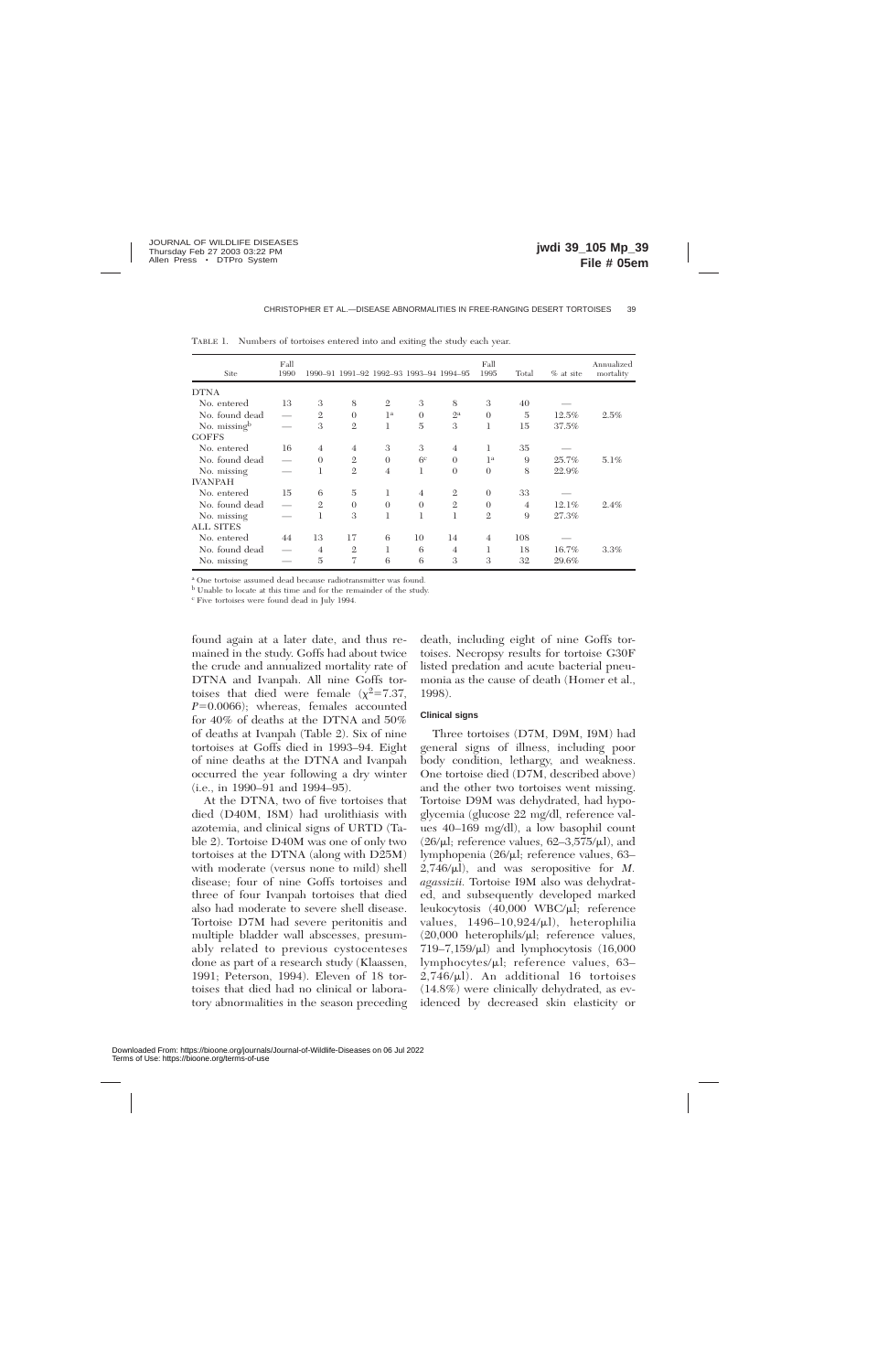|                           |                     | Allen Supports or Strawn and |                                                                                                                                                                                                                                                                                                                                                                                  |                                                                                                                                                                                                                                                                                                                                                                                  |                                                        | where the control in the community of the community of the community of the community of the community of the community of the community of the community of the community of the community of the community of the community |                                                                                                                                                                                                                                                                                                       |
|---------------------------|---------------------|------------------------------|----------------------------------------------------------------------------------------------------------------------------------------------------------------------------------------------------------------------------------------------------------------------------------------------------------------------------------------------------------------------------------|----------------------------------------------------------------------------------------------------------------------------------------------------------------------------------------------------------------------------------------------------------------------------------------------------------------------------------------------------------------------------------|--------------------------------------------------------|-------------------------------------------------------------------------------------------------------------------------------------------------------------------------------------------------------------------------------|-------------------------------------------------------------------------------------------------------------------------------------------------------------------------------------------------------------------------------------------------------------------------------------------------------|
| Tortoise<br>no.           | observations<br>Σó, | Found dead                   |                                                                                                                                                                                                                                                                                                                                                                                  | ELISA Culture                                                                                                                                                                                                                                                                                                                                                                    | Necropsy                                               | season preceding death<br>Clinical and laboratory<br>abnormalities in the                                                                                                                                                     | Earlier clinical and laboratory abnormalities<br>(in chronological order)                                                                                                                                                                                                                             |
| D7M                       | Z                   | Spring '91                   | $\sum^a$                                                                                                                                                                                                                                                                                                                                                                         | $\Xi$                                                                                                                                                                                                                                                                                                                                                                            | bladder ab-<br>Peritonitis,<br>$s$ cesses <sup>b</sup> | (251 mg/dl), hyperosmolality<br>Dehydrated, weak, azotemia<br>$(408 \text{ mOsm/kg})$                                                                                                                                         | Azotemia (217 mg/dl), azurophilia (1,710/µl)                                                                                                                                                                                                                                                          |
| D30F <sup>c</sup><br>D16F | S                   | Summer '91<br>Winter '93     | $\Xi$                                                                                                                                                                                                                                                                                                                                                                            | $\Xi$                                                                                                                                                                                                                                                                                                                                                                            | $\Xi$<br>$\Xi$                                         | None<br>None                                                                                                                                                                                                                  | None<br>None                                                                                                                                                                                                                                                                                          |
| D40M <sup>d</sup>         | $\omega$ 4          | Spring '95                   | $\overline{\phantom{a}}$                                                                                                                                                                                                                                                                                                                                                         |                                                                                                                                                                                                                                                                                                                                                                                  | Urolithiasise                                          | polychromasia, hypomagne-<br>Eyes swollen, mucus in eyes,<br>azotemia (71 ng/dl), 1+<br>semia (3.0 mg/dl)                                                                                                                     | Dark brown thick urine, hyperbilirubinemia (0.6 mg/dl), azo-<br>temia (25 and 76 mg/dl), increased iron (292 µg/dl)                                                                                                                                                                                   |
| D41M <sup>c</sup>         | S                   | Summer '95                   | $\begin{array}{c} \end{array}$                                                                                                                                                                                                                                                                                                                                                   |                                                                                                                                                                                                                                                                                                                                                                                  | $\Xi$                                                  | Hypertriglyceridemia (431 mg/<br>$\widehat{a}$                                                                                                                                                                                | Mucus in right eye, hypomagnesemia (3.0 mg/dl)                                                                                                                                                                                                                                                        |
| C21F                      | 5                   | Summer '92                   | $\Xi$                                                                                                                                                                                                                                                                                                                                                                            | $\Xi$                                                                                                                                                                                                                                                                                                                                                                            | $\Xi$                                                  | None                                                                                                                                                                                                                          | Bubbles from nares, wet eyelids, dehydration, hyperphospha-<br>temia (9.1 mg/dl), high anion gap (41 mmol/l)                                                                                                                                                                                          |
| C23F <sup>d</sup>         | $\overline{16}$     | Fall '95                     | $^{+}$                                                                                                                                                                                                                                                                                                                                                                           | $^{+}$                                                                                                                                                                                                                                                                                                                                                                           | $\Xi$                                                  | Right eye crusty                                                                                                                                                                                                              | heterophilia (8,500/µl), hyperkalemia (8.6 mmol/l), oral ul-<br>swollen eyelids, dried mucus in eyes, azotemia (46 mg/dl),<br>cers, foul-smelling oral cavity, hyperkalemia (7.7 mmol/l),<br>Raspy, clicking breathing, mucus in both eyes, dehydrated,<br>metabolic acidosis (total $CO2$ 10 mmol/l) |
| <b>G27F</b>               | $\mathbf{C}$        | Summer '94                   | $\overline{\phantom{a}}$                                                                                                                                                                                                                                                                                                                                                         | $\mid$                                                                                                                                                                                                                                                                                                                                                                           | $\Xi$                                                  | None                                                                                                                                                                                                                          | (170 U/l), hyperchloremia (144 mmol/l), hyperkalemia (8.2<br>high anion gap (37 mmol/l), in poor condition, high AST<br>Mucus in eye, heteropenia (364/µl), azotemia (57 mg/dl),<br>$\operatorname{mmo}(\Lambda)$                                                                                     |
| G30F                      |                     | Winter '92                   | $\Xi$                                                                                                                                                                                                                                                                                                                                                                            | $\Xi$                                                                                                                                                                                                                                                                                                                                                                            | predatione<br>Pneumonia,                               | None                                                                                                                                                                                                                          | Not applicable                                                                                                                                                                                                                                                                                        |
| G31F <sup>d</sup>         | ာ                   | Summer '94                   | $\begin{array}{c} \end{array}$                                                                                                                                                                                                                                                                                                                                                   | I                                                                                                                                                                                                                                                                                                                                                                                | $\Xi$                                                  | None                                                                                                                                                                                                                          | Oral plaques, high AST (158 U/l), watery eye, high AST (341<br>U/l), oral ulcer, hyperglycemia (223 mg/dl), ticks                                                                                                                                                                                     |
| G32F                      | 0                   | Summer '94                   | $\mid$                                                                                                                                                                                                                                                                                                                                                                           | $^{+}$                                                                                                                                                                                                                                                                                                                                                                           | $\Xi$                                                  | None                                                                                                                                                                                                                          | perphosphatemia (6.9 mg/dl), azotemia (194 mg/dl), hyper-<br>Hyperosmolality (416 mOsm/kg), azotemia (112 mg/dl), hy-<br>chloremia (145 mmol/l), 1+ polychromasia, heterophilia<br>$(8,422/\mu l)$ , hyperchloremia $(149 \text{ mmol/l})$                                                            |
| G34F <sup>d</sup>         | ကေဘ                 | 5pring'94                    | $\vert$                                                                                                                                                                                                                                                                                                                                                                          | L                                                                                                                                                                                                                                                                                                                                                                                | $\Xi$                                                  | None                                                                                                                                                                                                                          | 1+ polychromasia, high RBC count                                                                                                                                                                                                                                                                      |
| C35F                      |                     | Summer '94                   | $\begin{array}{c} \end{array}$                                                                                                                                                                                                                                                                                                                                                   |                                                                                                                                                                                                                                                                                                                                                                                  | $\Xi$                                                  | None                                                                                                                                                                                                                          | 1+ polychromasia, high RBC count, hypertriglyceridemia<br>782 mg/dl)                                                                                                                                                                                                                                  |
| ${\rm G36F^d}$            | J,                  | Summer '94                   | $\begin{array}{c} \rule{0pt}{2.5ex} \rule{0pt}{2.5ex} \rule{0pt}{2.5ex} \rule{0pt}{2.5ex} \rule{0pt}{2.5ex} \rule{0pt}{2.5ex} \rule{0pt}{2.5ex} \rule{0pt}{2.5ex} \rule{0pt}{2.5ex} \rule{0pt}{2.5ex} \rule{0pt}{2.5ex} \rule{0pt}{2.5ex} \rule{0pt}{2.5ex} \rule{0pt}{2.5ex} \rule{0pt}{2.5ex} \rule{0pt}{2.5ex} \rule{0pt}{2.5ex} \rule{0pt}{2.5ex} \rule{0pt}{2.5ex} \rule{0$ | $\begin{array}{c} \rule{0pt}{2.5ex} \rule{0pt}{2.5ex} \rule{0pt}{2.5ex} \rule{0pt}{2.5ex} \rule{0pt}{2.5ex} \rule{0pt}{2.5ex} \rule{0pt}{2.5ex} \rule{0pt}{2.5ex} \rule{0pt}{2.5ex} \rule{0pt}{2.5ex} \rule{0pt}{2.5ex} \rule{0pt}{2.5ex} \rule{0pt}{2.5ex} \rule{0pt}{2.5ex} \rule{0pt}{2.5ex} \rule{0pt}{2.5ex} \rule{0pt}{2.5ex} \rule{0pt}{2.5ex} \rule{0pt}{2.5ex} \rule{0$ | $\Xi$                                                  | None                                                                                                                                                                                                                          | High RBC count                                                                                                                                                                                                                                                                                        |
|                           |                     |                              |                                                                                                                                                                                                                                                                                                                                                                                  |                                                                                                                                                                                                                                                                                                                                                                                  |                                                        |                                                                                                                                                                                                                               |                                                                                                                                                                                                                                                                                                       |

TABLE 2. Clinical signs of disease and laboratory abnormalities in 18 tortoises that died. TABLE 2. Clinical signs of disease and laboratory abnormalities in 18 tortoises that died.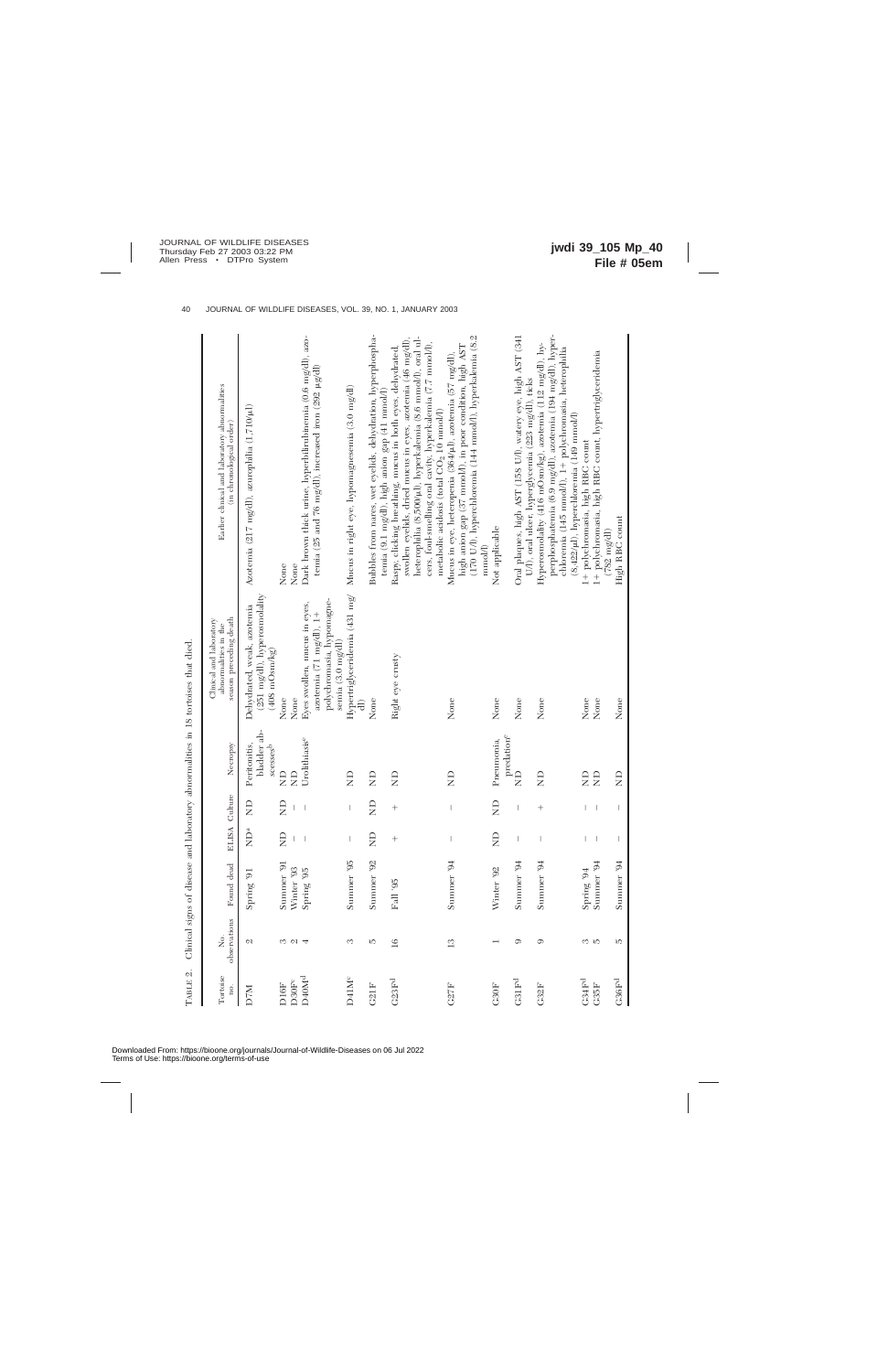| Tortoise<br>no.   | Ż. | observations Found dead ELISA Culture                                                                                                                                                                                                                            |   |               | Necropsy      | season preceding death<br>Clinical and laboratory<br>abnormalities in the                                             | Earlier clinical and laboratory abnormalities<br>(in chronological order)                                                                                                                                                                                                                                                                                                         |
|-------------------|----|------------------------------------------------------------------------------------------------------------------------------------------------------------------------------------------------------------------------------------------------------------------|---|---------------|---------------|-----------------------------------------------------------------------------------------------------------------------|-----------------------------------------------------------------------------------------------------------------------------------------------------------------------------------------------------------------------------------------------------------------------------------------------------------------------------------------------------------------------------------|
| <b>ISMd</b>       |    | Winter '95                                                                                                                                                                                                                                                       |   |               | Urolithiasise | molality (421 mOsm/kg)                                                                                                | mia (0.8 mg/dl), increased creatinine (0.5 mg/dl), azotemia<br>mg/dl), heteropenia (570/µl), lymphopenia (20/µl), hetero-<br>philia (12,008/µl), wheezing raspy breath, hypophosphate-<br>(46 mg/dl), hypophosphatemia (0.5 mg/dl), azotemia (140<br>Azotemia (306 mg/dl), hyperos- Heteropenia (109/µl), anemia (PCV 10%, hemoglobin 2.7<br>mg/dl), hypophosphatemia (0.5 mg/dl) |
| 112F              |    | Summer '91                                                                                                                                                                                                                                                       | g | $\frac{1}{2}$ | $\Xi$         | None                                                                                                                  | None                                                                                                                                                                                                                                                                                                                                                                              |
| 128F <sup>d</sup> |    | Summer '91                                                                                                                                                                                                                                                       | g | $\frac{1}{2}$ | g             | Hyperphosphatemia (9.5 mg/<br>$\oplus$                                                                                | Not applicable                                                                                                                                                                                                                                                                                                                                                                    |
| 142Md             | Z. | Spring '95                                                                                                                                                                                                                                                       |   |               | $\frac{1}{2}$ | Hypophosphatemia (0.2 mg/dl) Ticks                                                                                    |                                                                                                                                                                                                                                                                                                                                                                                   |
|                   |    | <sup>d</sup> These tortoises also had moderate to marked shell disease.<br><sup>b</sup> Presumed secondary to previous cystocentesis.<br><sup>e</sup> Complete necropsy results reported in Homer<br><sup>c</sup> Bite marks noted on shell at all observations. |   | et al., 1998  |               | a ND indicates not done; URTD, upper respiratory tract disease; AST, aspartate aminotransferase; RBC, red blood cell. |                                                                                                                                                                                                                                                                                                                                                                                   |

TABLE 2. Continued. TABLE 2. Continued.

Downloaded From: https://bioone.org/journals/Journal-of-Wildlife-Diseases on 06 Jul 2022 Terms of Use: https://bioone.org/terms-of-use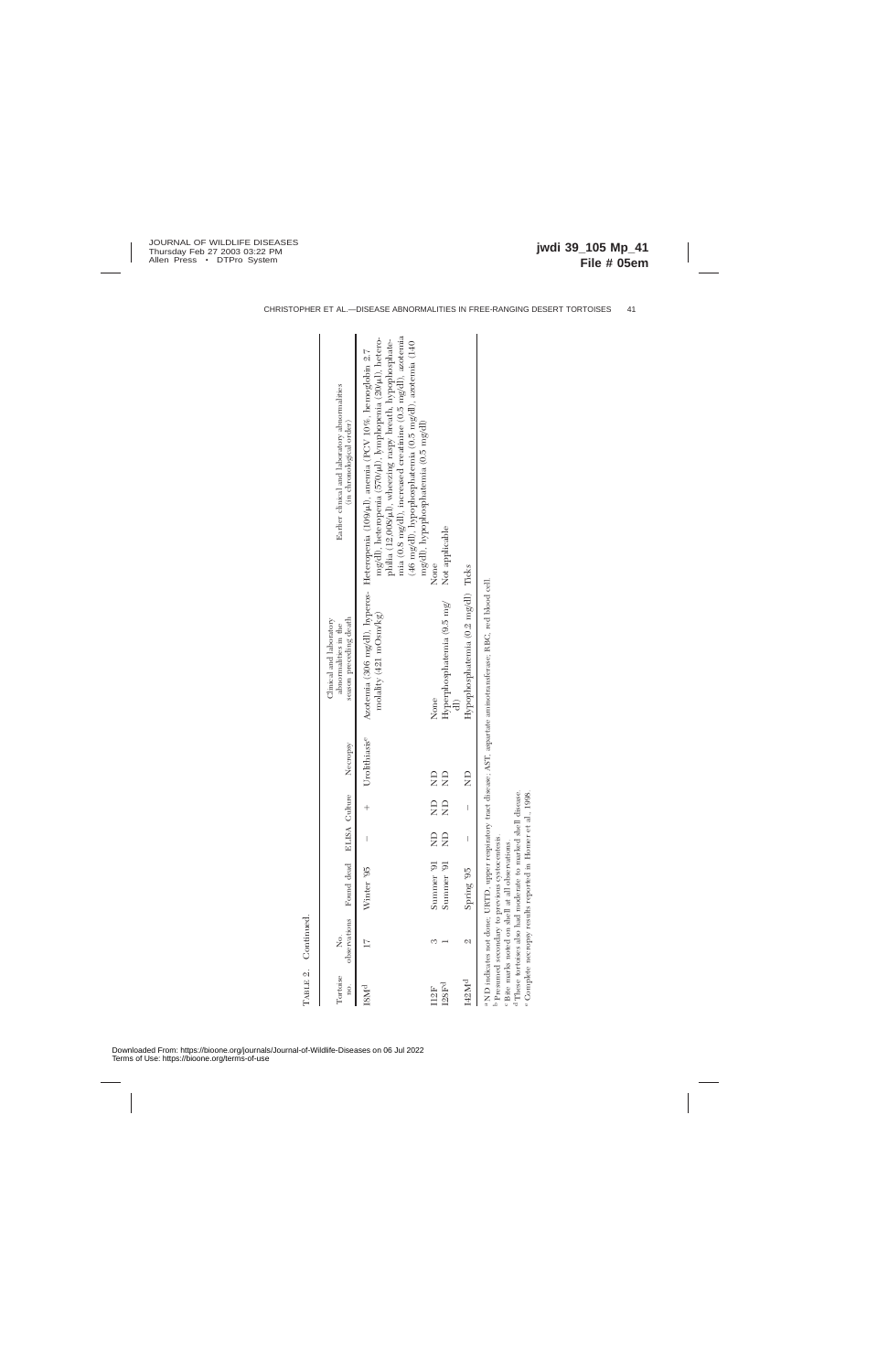

FIGURE 2. Number (for each site) and mean percent of all tortoises showing clinical signs of disease during a 5 yr period. General signs of illness included lethargy, weakness, and dehydration. Some tortoises with signs of upper respiratory tract disease (URTD) also had general signs of illness. All tortoises with oral lesions had clinical signs of URTD at some point in the study.

sunken eyes; all but four of these also had clinical signs of URTD.

Seventy-four tortoises (68.5%) had signs of URTD at some point during the 5 yr study period (Fig. 2), including puffy, swollen eyes and eyelids (25.5%), wet or watery eyes  $(11.6\%)$  or nose  $(6.0\%)$ , crusted eyes and eyelids (16.2%), mucus or other discharge in the eyes (12.4%) or in the nares (2.2%), and audible respiratory sounds (4.3%). Clinical signs did not differ by site, and many tortoises had more than one sign of URTD. Nine tortoises (three at DTNA, five at Goffs, one at Ivanpah) had abnormal respiratory sounds, including wheezing, rasping, and inspiratory clicks. Weakness, lethargy, or dehydration was noted in 54% (Goffs), 39% (Ivanpah), and 32% (DTNA) of tortoises with clinical signs of URTD. Twenty-two percent of tortoises had clinical signs of disease on one occasion, 30% had signs two or three times, and 19% showed clinical signs four or more times. Clinical signs of URTD were seen more often in 1990–91 and again in 1994–95, compared with other vears  $(\chi^2=74.05, P<0.0001)$ . Both of these years were normal to wet years that followed a year of below-normal rainfall. Clinical signs were significantly more likely to be observed at the time of emergence from hibernation in late winter  $(\chi^2=15.19,$ *P*<0.0017) and were least likely to be seen in summer.

Eight tortoises at Goffs (23% of the Goffs population) and two tortoises at Ivanpah (6% of the Ivanpah population) had oral lesions in 1992–93 (Table 3). The lesions were ulcerated or covered with whitish-yellow plaques and were observed on the top and bottom of the oral cavity, as well as on or along the side of the tongue. Two Goffs tortoises with oral lesions had concurrent signs of URTD; other tortoises with oral lesions had signs of URTD, often severe, at other sampling periods. The oral cavity of two tortoises smelled foul. Tortoises with oral lesions were significantly more likely to have positive nasal cultures for *M. agassizii*  $(\chi^2=16.73, P<0.0001)$ ; i.e., 70% of tortoises with oral lesions were culture-positive at some time during the study. Four tortoises had multiple positive cultures and 30% were seropositive for *M. agassizii.* Five tortoises (50%) with oral lesions had increased plasma enzyme activity (AST, ALT, and/or ALP), and eight of 10 were dehydrated.

Ticks (one to five per tortoise) were observed on seven Goffs tortoises and eight Ivanpah tortoises in 1993–94 and spring 1995. Ticks were located on the carapace near or under the transmitter  $(n=8)$ , and on the plastron  $(n=3)$ , neck  $(n=5)$ , tail  $(n=2)$ , eyelids  $(n=1)$ , foreleg  $(n=1)$  or unspecified sites  $(n=3)$ . All ticks were *Ornithodorus* sp. Ticks were significantly more likely to be observed on tortoises that had oral lesions in the previous year  $(\chi^2=5.32,$  $P=0.021$ ). Draining chin glands were noted in six male and two female tortoises in summer  $(n=3)$ , fall  $(n=2)$ , and winter  $(n=3)$ . Three tortoises with draining chin glands had concurrent clinical signs of URTD.

# **Shell lesions**

Shell lesions were consistent with those previously described for cutaneous dysker-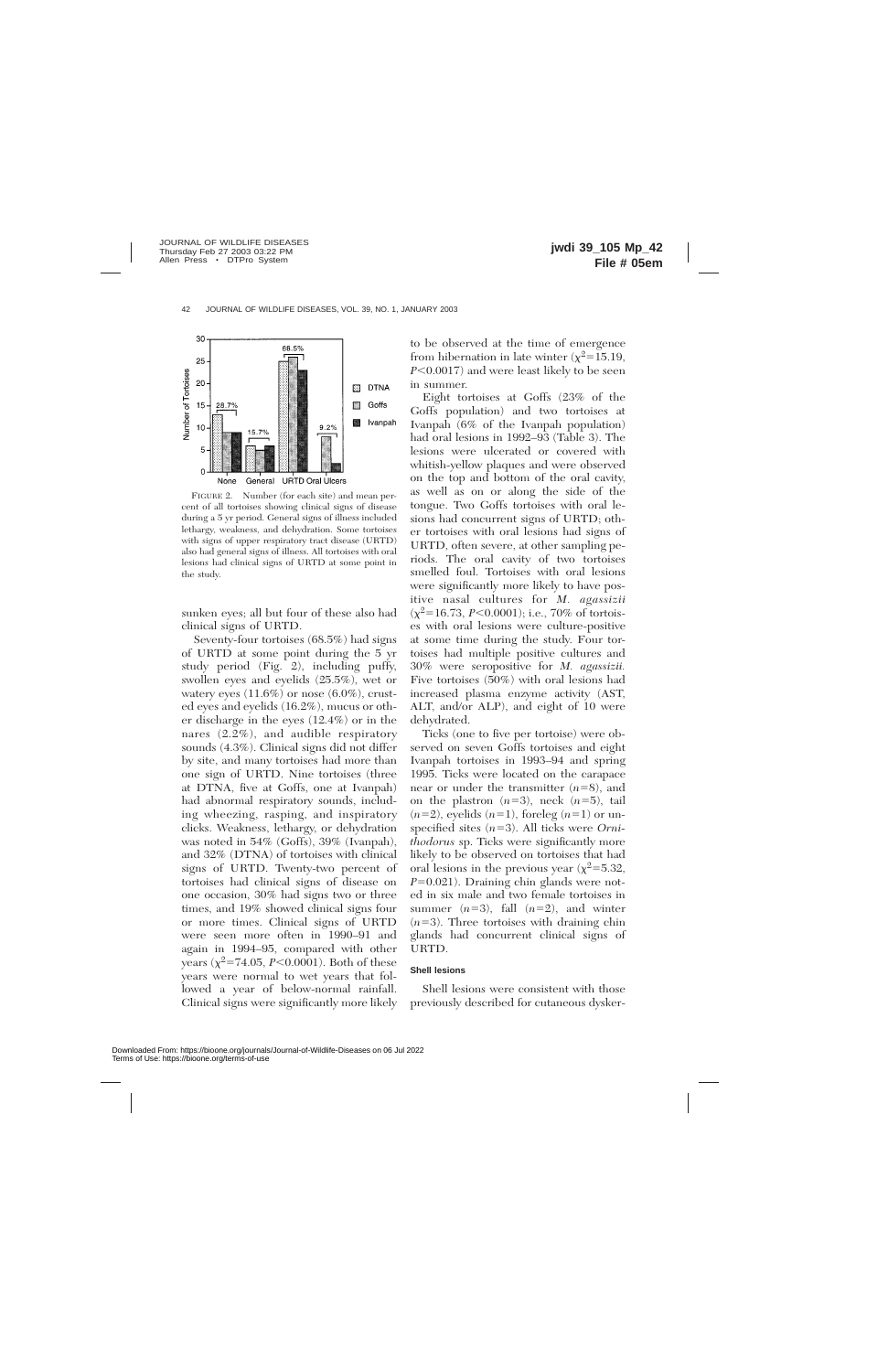| Tortoise<br>no. | Season                              | Serology                       | Culture       | abnormalities<br>Concurrent                                                                                                                  | Other clinical and laboratory abnormalities<br>in the 5-year period                                                                                     | Outcome |
|-----------------|-------------------------------------|--------------------------------|---------------|----------------------------------------------------------------------------------------------------------------------------------------------|---------------------------------------------------------------------------------------------------------------------------------------------------------|---------|
| G14M            | Winter '93                          | $\mid$                         | $\frac{a}{+}$ | Ocular mucus                                                                                                                                 | Severe upper and lower respiratory signs, ticks, increased AST <sup>b</sup><br>and ALT <sup>to</sup> , hyperglycemia, azotemia, heteropenia, hyperalbu- | Alive   |
| C22F            | Winter '93                          | $\begin{array}{c} \end{array}$ | Ī             | Sunken, dull eyes, ocular                                                                                                                    | Severe upper respiratory signs, increased ALP <sup>b</sup> , hyperbilirubi-<br>minemia                                                                  | Missing |
| C23F            | Summer '93                          | $^{+}$                         |               | Foul-smelling oral cavity,<br>mucus, weak                                                                                                    | Severe upper and lower respiratory signs, leukocytosis, hetero-<br>nemia, hyperphosphatemia, hyperkalemia                                               | Dead    |
| G24M            | Winter '92                          | $\mid$                         | $^{+}$        | hyperkalemia<br>None                                                                                                                         | Mild upper respiratory signs, hyperbilirubinemia, polychroma-<br>philia, azotemia, metabolic acidosis                                                   | Missing |
| C25M            | Winter '93                          |                                | $\frac{c}{+}$ | None                                                                                                                                         | Severe upper respiratory signs, polychromasia, increased AST,<br>sia, basophilia, lymphopenia                                                           | Missing |
| C26F            | Spring '93                          | I                              | $\frac{a}{+}$ | Increased AST                                                                                                                                | Upper respiratory signs, azotemia, metabolic acidosis, hyperka-<br>azotemia, hypoosmolality                                                             | Alive   |
| C29F            | Winter '93                          | $^{+}$                         | $\frac{a}{+}$ | Hypouricemia                                                                                                                                 | Upper respiratory signs, ticks, polychromasia, hyperbilirubimemia<br>lemia, increased ALP, hypochloremia                                                | Alive   |
| G31F            | Summer '93                          | I                              | Ï             | Hyperglycemia                                                                                                                                | Mild upper respiratory signs, ticks, increased AST                                                                                                      | Dead    |
| INS             | Winter '93                          | $^+$                           |               | Foul-smelling oral cavity                                                                                                                    | Upper respiratory signs, ticks, anemia, heteropenia, lymphope-<br>nia, increased ALT, hyperferremia, hypomagnesemia, hypo-                              | Alive   |
| 11M             | Winter '93                          | $\begin{array}{c} \end{array}$ |               | None                                                                                                                                         | General and upper respiratory signs, ticks, leukocytosis, hetero-<br>phosphatemia<br>philia                                                             | Alive   |
|                 | Tortoise had two positive cultures. |                                |               | $\Lambda$ CT $=$ a contractional contract $\Lambda$ TT $=$ all contractions contracted contracts. $\Lambda$ TD $=$ all collections contracts |                                                                                                                                                         |         |

 $^{\rm b}$  AST = aspartate aminotransferase; ALT = alanine aminotransferase; ALP = alkaline phosphatase. C Tortoise had three positive cultures.

TABLE 3. Clinical signs and laboratory abnormalities in 10 tortoises with oral lesions. TABLE 3. Clinical signs and laboratory abnormalities in 10 tortoises with oral lesions.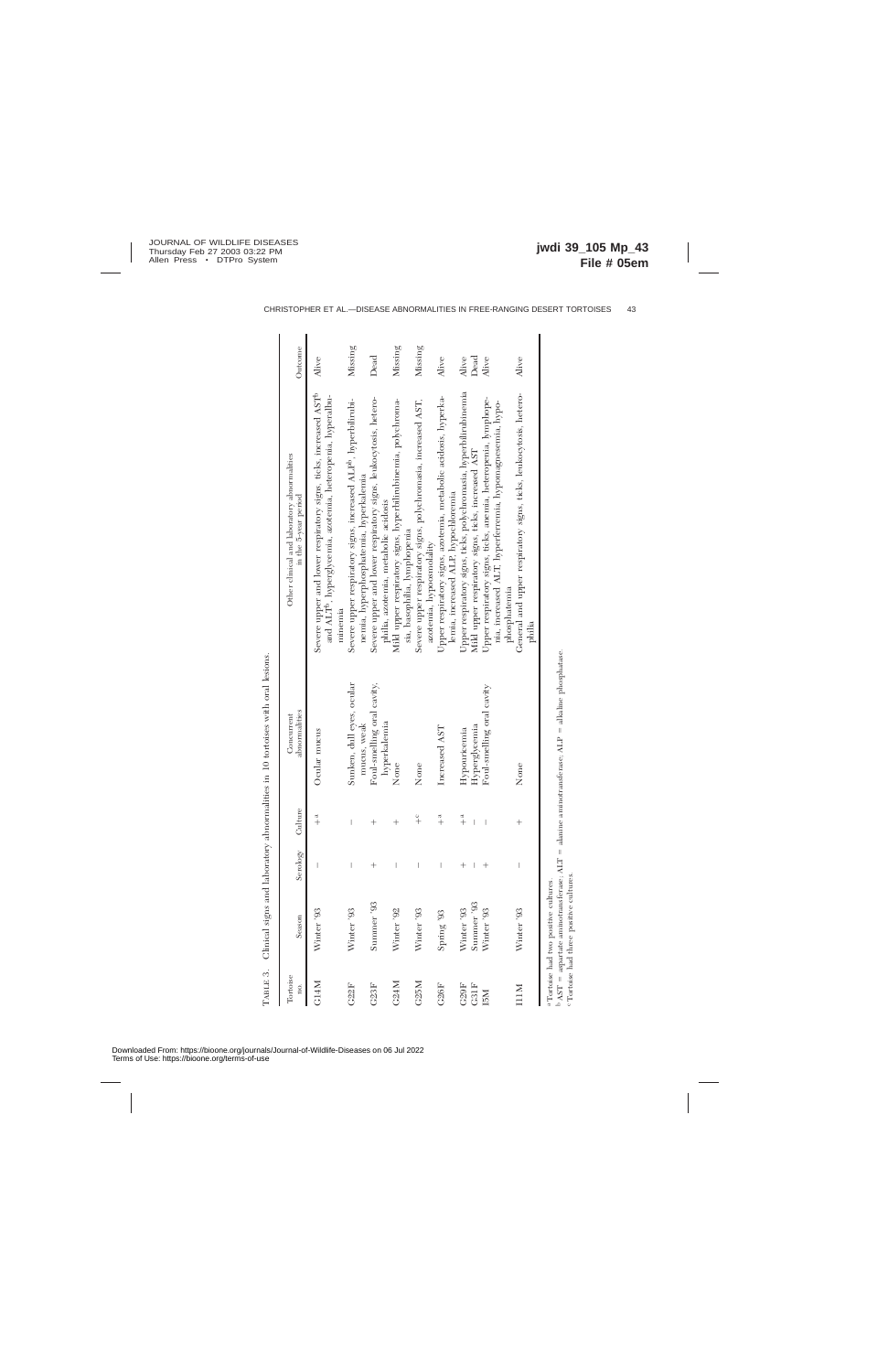atosis (Jacobson et al., 1994; Homer et al., 1998); however, histopathologic confirmation was not done. Distinct white discolored areas also were observed on the shells of many tortoises at all sites, especially during winter and in wet years.

Shell lesions were observed in 88 tortoises (85.4%) and were significantly more severe with increasing tortoise age  $(\chi^2=21.40,$  $P=0.0003$ ). Severity of carapace lesions was none  $(n=14)$ , mild  $(n=54)$ , moderate  $(n=21)$ , and severe  $(n=1)$ , with significantly fewer DTNA tortoises having carapace lesions, compared with other sites  $(\chi^2=40.24,$ *P*<0.0001). Distribution of carapace lesions was  $0\%$   $(n=14)$ ,  $\lt 10\%$   $(n=37)$ ,  $11-40\%$  $(n=26)$ , and  $>30\%$   $(n=12)$ . Severity of plastron lesions was none  $(n=10)$ , mild  $(n=46)$ , moderate  $(n=35)$ , or severe  $(n=8)$ , with significantly more Goffs tortoises having moderate to severe plastron disease  $(\chi^2=49.12,$ *P*<0.0001). Distribution of plastron lesions was  $0\%$   $(n=10)$ ,  $\lt 10\%$   $(n=44)$ ,  $11-40\%$  $(n=23)$ , or  $>40\%$   $(n=22)$ . Twenty-seven (77%) Goffs tortoises had moderate to severe plastron lesions, which in 18 tortoises affected  $>40\%$  of the plastron, significantly more than at other sites (severity  $\chi^2$ =49.12; distribution  $\chi^2$ =54.18; *P*<0.0001). Sixty-four percent of carapace lesions and 83% of plastron lesions were active; remaining lesions were chronic or showed evidence of recovery. Overall, for carapace and plastron combined, 28 of 35 (79%) tortoises at Goffs had moderate or severe shell lesions, significantly more  $(\chi^2=36.06, P<0.0001)$  than at Ivanpah (18 of 33, 56%) and DTNA (two of 40, 6%). Hyperglobulinemia  $(\chi^2=7.63,$ *P*50.0221), positive *M. agassizii* cultures  $(\chi^2 = 5.98, P < 0.0001)$ , and oral lesions  $(x^2=4.30, P=0.0380)$ , all seen primarily in tortoises at Goffs, were significantly associated with shell disease.

Annual (spring) shell data were compared on a subset of 19 tortoises (five from DTNA, nine from Goffs, five from Ivanpah), which were observed over the entire 5 yr period. There was a significant increase in the number of tortoises with moderate to severe plastron disease over



FIGURE 3. Changes over the 5 yr study period in the number of tortoises with (A) moderate to severe shell lesions and (B) shell lesions affecting  $\geq 10\%$  of the carapace or plastron.

time  $(\chi^2=22.88, P=0.0288, Fig. 3)$ . In addition, the number of tortoises with active carapace lesions increased from six to 13  $(32–74\%).$ 

Traumatic lesions were observed on 45 (41.7%) tortoises. Old shell or gular trauma or scars were observed on 25 tortoises. Shell chips, cracks, or scratches were observed on 18 tortoises. Eight of 18 shells with bite marks were seen in DTNA tortoises. Other traumatic lesions included missing scales  $(n=9)$ , soft tissue abrasions  $(n=8, \text{ five at Ivanpah})$ , missing or damaged nails or feet  $(n=6)$ , and abnormal growths  $(n=3)$ . Traumatic lesions in general were more likely to be seen in tortoises with anemia  $(\chi^2=6.66, P=0.0098)$ .

#### **Serology and microbiology**

One hundred and seven (of 834) plasma samples from 27 tortoises (25% of all tortoises) were positive for antibodies to *M. agassizii.* Eight tortoises were not tested. Tortoises at DTNA were significantly more likely to be seropositive than tortoises at Goffs  $(\chi^2=9.29, P=0.0096, Fig. 4)$ . Seropositive DTNA tortoises also were more likely to have  $\geq 2$  positive tests (median 3.5, range 1–16), compared with tortoises at Goffs (median 1.5, range 1–2) and Ivanpah (median 1.0, range 1–5). About the same percent of seropositive (78%) and seronegative tortoises (75%) had clinical signs of URTD. Three of four seropositive Goffs tortoises had concurrent clinical signs of URTD compared with 68.8% of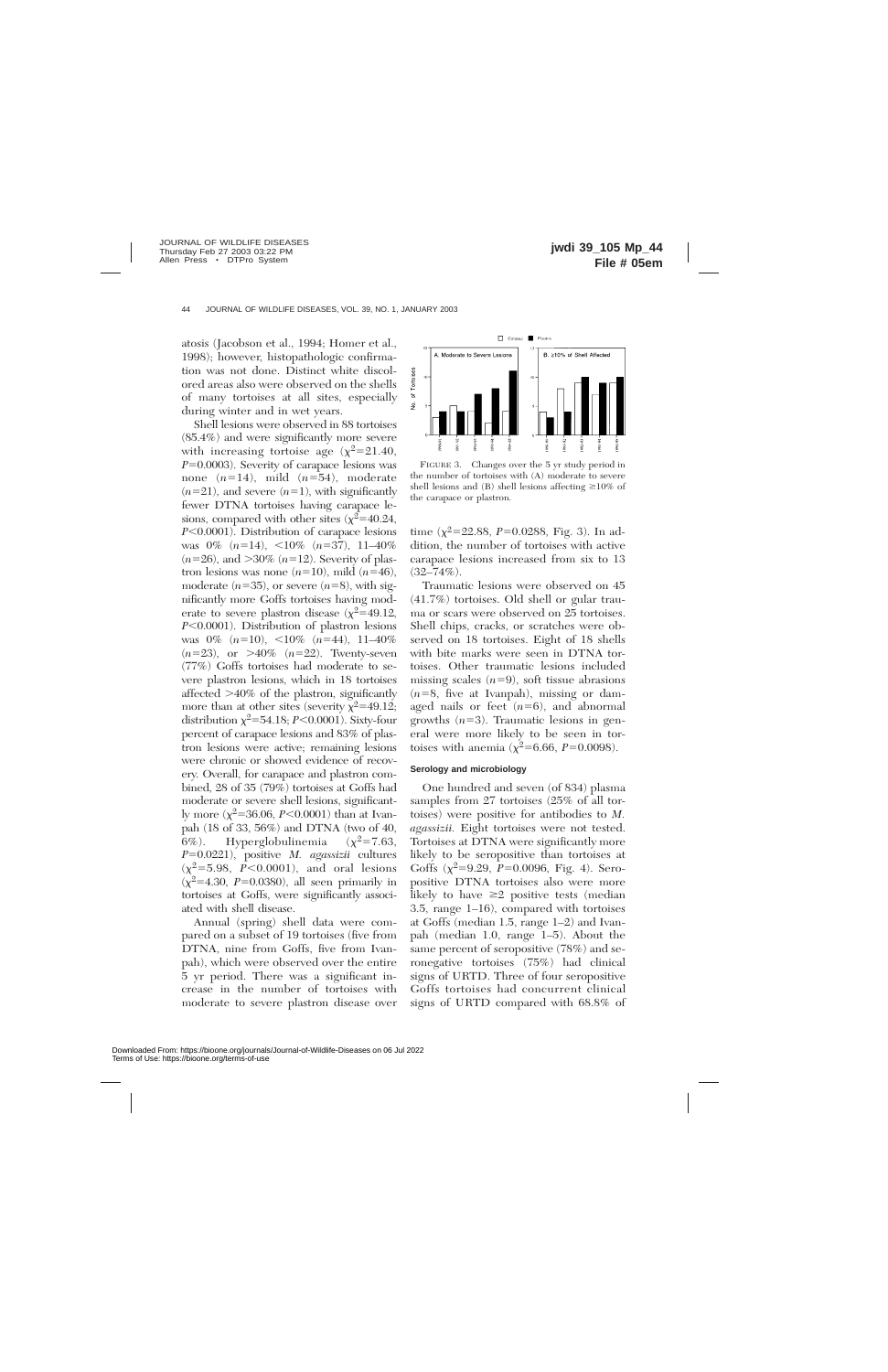

FIGURE 4. Number and percent of tortoises at each site that tested positive for *M. agassizii* by serology or nasal culture on one or more occasions between 1990 and 1995.

seropositive DTNA tortoises and no seropositive tortoises at Ivanpah.

Thirty-six (of 844) nasal cultures from 22 tortoises (20% of all tortoises) were positive for *M. agassizii.* No tortoises at DTNA were culture-positive for *M. agassizii* compared with 39.4% of Goffs tortoises and 28.1% of Ivanpah tortoises (Fig. 4). Eight Goffs tortoises and one Ivanpah tortoise had  $\geq 2$  positive cultures (range two to six). Male tortoises were significantly more likely to be culture-positive than female tortoises at Goffs  $(\chi^2=5.27,$  $P=0.0217$ ). Forty-seven percent of Goffs tortoises with positive mycoplasma cultures were heteropenic  $\langle$  <500 cells/ $\mu$ l) in 1990–91. Fifteen of 22 tortoises (68%) with positive nasal cultures for *M. agassizii* were seronegative for *M. agassizii.* The number of positive cultures more than doubled between  $1990-91$   $(n=5, 2.7\%)$ and 1993–94  $(n=14, 39\%)$ .

One hundred fifty-five (of 798) nasal cultures from 67 tortoises (62% of all tortoises) had moderate to heavy growth of *P. testudinis,* which was significantly more prevalent  $(\chi^2=7.34, P=0.0255)$  in Ivanpah tortoises (23.7%), than in Goffs (19.4%) or DTNA (14.5%) tortoises. Tortoises at Ivanpah with moderate to heavy *P. testudinis* growth had significantly  $(t=2.03,$ *P*=0.0430) higher heterophil counts

 $(4.077 \pm 4.837/\mu l$  versus  $3.167 \pm 2.634/\mu l)$ than tortoises from other sites. At all sites, *P. testudinis* isolation was significantly more likely  $(\chi^2=0.18, P<0.0001)$  to occur in spring (37%) and winter (21.7%) and was significantly less likely in 1993–94 (a dry year) compared with other years  $(\chi^2=37.91, P<0.0001)$ . Tortoises with moderate to heavy *P. testudinis* growth had significantly higher globulin concentrations  $(2.45\pm0.66 \text{ g/d}$ ;  $t=3.67, P<0.0003)$ compared with tortoises with little or no *P. testudinis* growth  $(2.23 \pm 0.65 \text{ g/dl})$ . Moderate to heavy growth of mixed bacterial flora was found in 389 (of 633) cultures from 94 tortoises, with 59% of heavy growth in winter and spring. Mixed flora growth was less in 1993–94 compared with other years  $(\chi^2=121.48, P<0.0001)$ .

#### **Hematology and clinical chemistry**

Hematologic abnormalities were observed in 53 (49%) tortoises at least once during the study period (Table 4). A higher number of DTNA tortoises had lymphocytosis in spring 1995  $(\chi^2=13.44,$  $P=0.0021$ ) compared both with spring of other years and with tortoises at other sites. Significantly more  $\chi^2$ =7.41,  $P=0.0246$ ) tortoises at the DTNA  $(n=10)$ and Ivanpah  $(n=14)$  had leukocytosis or heterophilia compared with tortoises at Goffs  $(n=4)$ . Tortoises I13F and I22M had heterophilia (range, 8,380-13,391 cells/ $\mu$ l) on two occasions, 12–14 mo apart. Tortoise I11M had marked heterophilia (34,960/ ml). Tortoise D33M had heterophilia on three occasions, concurrent with lymphocytosis or monocytosis. Basophilia was less frequently observed  $(n=5)$  and was more likely to occur in spring. Seven Goffs tortoises had heteropenia. Of tortoises with heteropenia, lymphopenia, or basopenia, 19 of 21 were observed in 1990–91, primarily in winter and spring. Tortoises with hematologic abnormalities were significantly more likely to show clinical signs of URTD  $(\chi^2=4.54, P=0.033)$  compared with tortoises without hematologic abnormalities.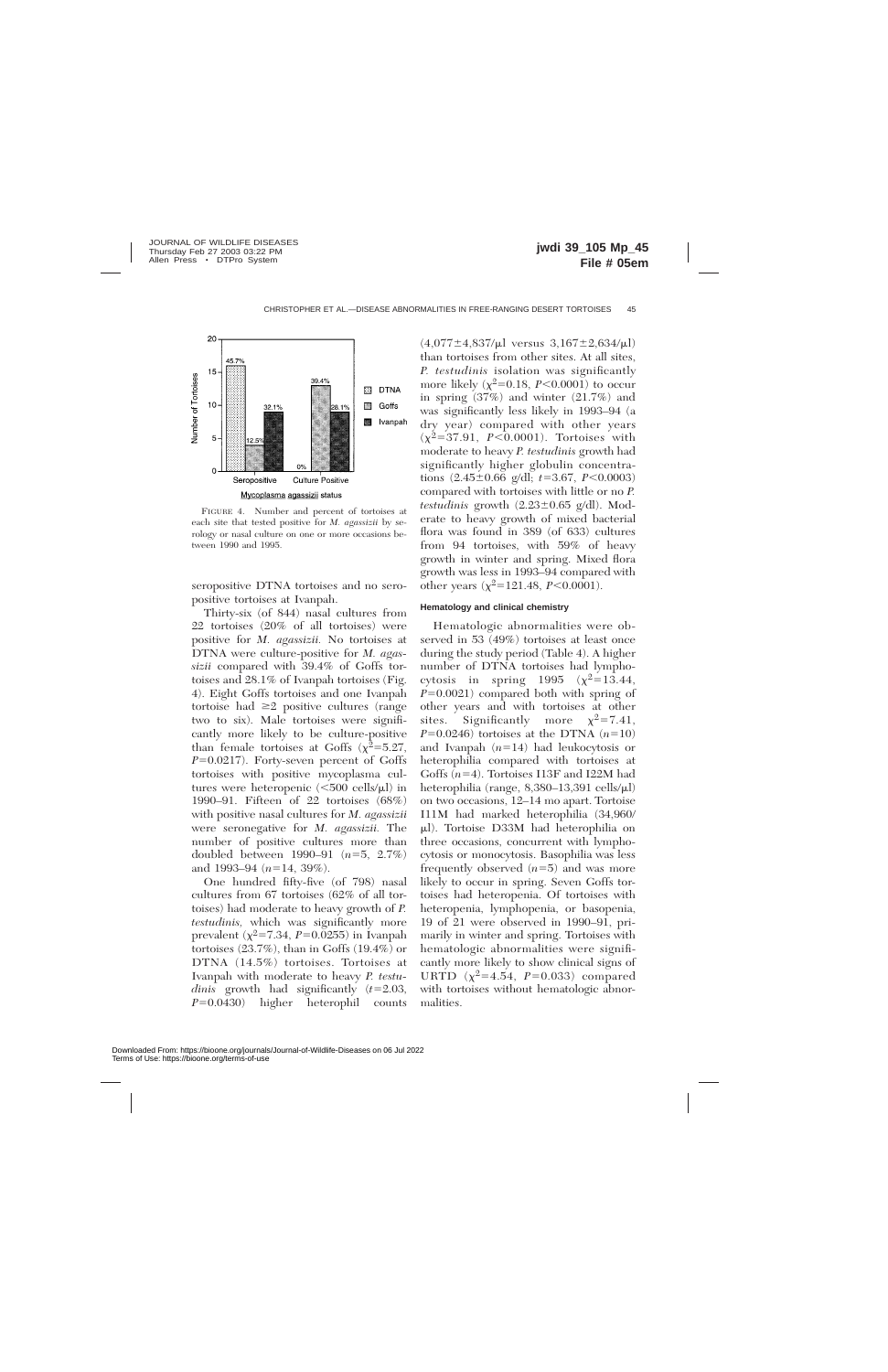|                                               |                            |                          |             |                    | No. of tortoises |                 |                                                                                                                                                                   |
|-----------------------------------------------|----------------------------|--------------------------|-------------|--------------------|------------------|-----------------|-------------------------------------------------------------------------------------------------------------------------------------------------------------------|
| Analyte                                       | Cut-off values             | Range of abnormal values | <b>DTNA</b> | Goffs              | Ivanpah          | Total           | Comments                                                                                                                                                          |
| PCV <sup>a</sup> (%) or hemoglobin            | $PCV < 18-21$ (male)       | PCV 16-19% (male)        | f           |                    | $\frac{1}{2}$    | 10 <sup>b</sup> | Four tortoises had both low                                                                                                                                       |
| $\left( \mathrm{Hb};\, \mathrm{g/dl} \right)$ | temale)<br>PCV < 15.0      | PCV 8.5% (female)        |             |                    |                  |                 | PCV and low Hb                                                                                                                                                    |
|                                               | $Hb \leq 4.0$              | Hb 1.5-3.6               |             |                    |                  |                 |                                                                                                                                                                   |
| RBC <sup>a</sup> (×10 <sup>6</sup> /µl)       | ${>}\,1.0$                 | $1.4 - 1.9$              |             |                    |                  |                 | All Goffs were in spring '93                                                                                                                                      |
| MCV <sup>a</sup> (fl)                         | ${}_{<197.0}$              | 97.1–183.2               | M           |                    |                  |                 | All in fall '91 and '95                                                                                                                                           |
| $MCHa$ (pg)                                   | &0.05                      | 28.8-39.0                |             |                    |                  |                 | Most in spring '93                                                                                                                                                |
| MCHC <sup>a</sup> (%)                         | ${}_{<18.0}$               | 14.6-17.9                |             |                    |                  |                 | All in spring                                                                                                                                                     |
| $NBC^a$ $(\mu$ ]                              | $\geq$ 12,000              | $12,000 - 40,000$        | ē           | $\frac{c}{4}$      | $\frac{1}{4}$    | 28 <sup>b</sup> |                                                                                                                                                                   |
| Ieterophils (/µl)                             | $\ge 8,000$                | $8,000 - 20,000$         |             | $\beta$            | Ġ                | 19 <sup>b</sup> |                                                                                                                                                                   |
|                                               | &500                       | $73 - 420$               |             | $7^{\rm c,d}$      |                  | $\supseteq$     | All but one in 1990–91                                                                                                                                            |
| (lul) sexperpencytes                          | > 5,000                    | 5,078-16,000             | ಹಿ          |                    |                  |                 | All DTNA were in spring '95                                                                                                                                       |
|                                               | summer)<br>$<$ 20 ( $<$ 30 | $0 - 26$                 |             | ς.                 | $\tau$           | $\mathbf{r}$    | Most in 1990-91                                                                                                                                                   |
| Basophils (/µl)                               | > 5,000                    | 5,283-17,760             |             | ΩJ                 |                  | J,              | Usually in spring                                                                                                                                                 |
|                                               | summer)<br>$<$ 20 $(<$ 30  | $11 - 26$                | C/          |                    |                  | 4               | All in 1990-91                                                                                                                                                    |
| Azurophils (/µl)                              | >1,500                     | $1,570 - 2,505$          |             | $\frac{1}{\alpha}$ |                  | ි               | All in winter or fall                                                                                                                                             |
| Rosinophils (/µl)                             | >1,000                     | 1,739                    |             |                    |                  |                 |                                                                                                                                                                   |
| Monocytes (/µl)                               | > 800                      | 847-3,149                | Z           |                    |                  |                 |                                                                                                                                                                   |
| $\rm Total$                                   |                            |                          | 52b         | 38 <sup>b</sup>    | 42 <sup>b</sup>  | È               |                                                                                                                                                                   |
|                                               |                            |                          |             |                    |                  |                 | PCV = packed cell volume; RBC = red blood cells; MCV = mean cell volume; MCH = mean cell hemoglobin; MCHC = mean cell hemoglobin concentration; WBC = white blood |

cells. ن ص

 Some tortoises had multiple abnormal values. Significantly different than other sites (*P*,0.03). d Three tortoises also were leukopenic.

TABLE 4. Hematologic abnormalities in free-ranging desert tortoises between 1990 and 1995. TABLE 4. Hematologic abnormalities in free-ranging desert tortoises between 1990 and 1995.

46 JOURNAL OF WILDLIFE DISEASES, VOL. 39, NO. 1, JANUARY 2003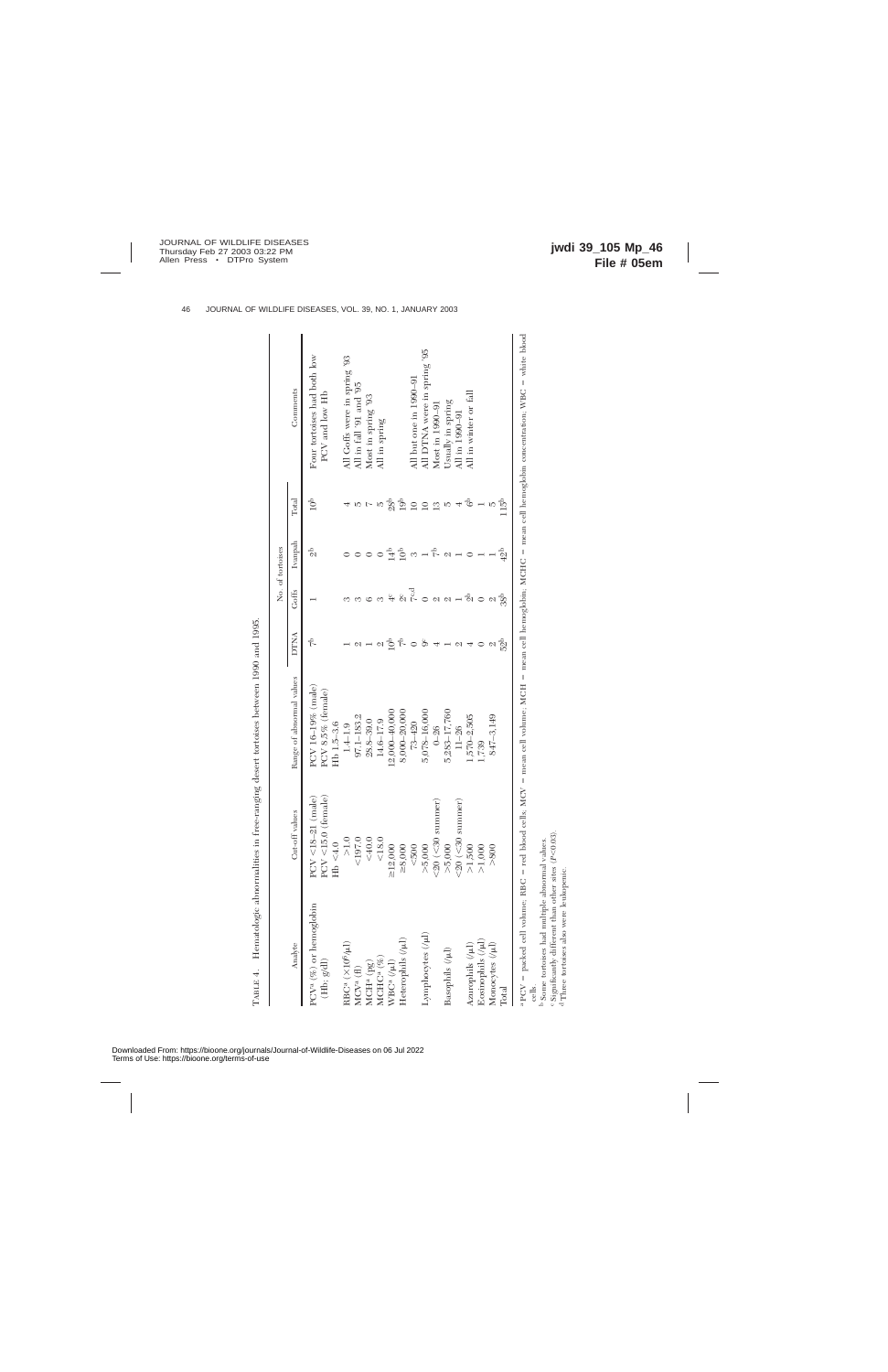Thrombocytes were clumped or considered adequate in all specimens. Parasites of RBCs were not observed in any tortoise. Slight  $(1+)$  polychromasia was observed in nine tortoises at the DTNA and 11 tortoises at Goffs in winter or spring. Moderate  $(2+)$ to marked  $(3+)$  polychromasia was observed in six DTNA tortoises in winter 1995, without anemia. In winter 1993, tortoise D26F had marked, microcytic, hypochromic, regenerative anemia (PCV= $8.5\%$ , Hb= $1.5$ mg/dl, MCV=113.9 fl, MCH=39.0 pg, MCHC=15.9 g/dl,  $2+$  polychromasia), with leukocytosis (WBC=18,610/ $\mu$ l) and heterophilia  $(17,307/\mu l)$ . This tortoise remained anemic in 1993–94 (Hb=3.2 g/dl), had basophilia  $(5,283 \text{ cells/}\mu\text{I})$  in 1994–95, and was seropositive for *M. agassizii* for 4 consecutive years.

Biochemical abnormalities were observed in 61 (56%) tortoises at least once during the study period (Table 5). Tortoises at Goffs were significantly more likely to have increased AST activity  $(\chi^2=9.23,$  $P=0.0099$ ) and electrolyte abnormalities  $(\chi^2=12.74, P=0.0017)$  compared with tortoises at other sites. In addition, three of four tortoises with increased bile acids or bilirubin concentrations were from Goffs. Bile acids concentrations were high in three Goffs tortoises in summer 1994, coincident with the death of five other Goffs tortoises. Tortoises from DTNA were more likely to have low magnesium values  $(\chi^2=6.25, P=0.0440)$  than tortoises at other sites, especially in winter 1995. Hypophosphatemia ( $\chi^2$ =7.39, *P*=0.0066) and hypomagnesemia  $(\chi^2=9.97, P=0.0028)$ were more likely to occur in male tortoises compared with female tortoises, and neither of these abnormalities were observed in Goffs tortoises.

Six tortoises had marked, persistent azotemia (BUN $>100$  mg/dl); four of these (D07M, G32F, I08M, I36M) also were hyperosmolar and three of these four were found dead by the next sampling period (Fig. 5). Tortoises D7M and I8M had a necropsy diagnosis of urologic disease, as previously described. The BUN values in two tortoises (I36M, G32F) with severe azotemia decreased to within the reference interval after three to six sampling periods, respectively; tortoise G32F was found dead about 2 yr later. Concurrent laboratory abnormalities in tortoises with severe azotemia included hypophosphatemia  $(n=3)$ , anemia  $(n=3)$ , hyperchloremia  $(n=2)$ , and heterophilia  $(n=2)$ . Three additional tortoises (I2M, D36M, D40M) had moderate but persistent azotemia (range 63–76 mg/dl) for two to three consecutive seasons beginning in summer or fall 1994 (a dry period) and persisting through hibernation in 1995 (a wet winter). Eleven additional tortoises at Goffs and one at DTNA had mild transient increases in BUN (range 17–77 mg/dl).

Dehydrated tortoises, i.e., those with clinical and biochemical (azotemia or hyperbilirubinemia) evidence of dehydration were considered as a group. Thirty-six tortoises were dehydrated on at least one occasion, including 11 at DTNA, 16 at Goffs, and nine at Ivanpah. Compared with hydrated tortoises, dehydrated tortoises had significantly higher BUN  $(57.6 \pm 9.0 \text{ vs. } 12.2 \pm 0.5 \text{ mg/dl})$ , uric acid  $(5.6\pm0.3 \text{ vs. } 4.7\pm0.1 \text{ mg/dl})$ , total bilirubin  $(0.16 \pm 0.02 \text{ vs. } 0.12 \pm 0.01 \text{ mg/dl})$ , osmolality  $(312.4 \pm 6.0 \text{ vs. } 284.8 \pm 0.8 \text{ mOsm/}$ kg), sodium  $(150.6 \pm 1.9 \text{ vs. } 143.2 \pm 0.4$ mmol/l), and chloride  $(118.8 \pm 1.6 \text{ vs.}$  $112.4\pm0.4$  mmol/l) concentrations. Dehydration more often affected male tortoises  $(\chi^2=10.35, P<0.0001)$  and primarily occurred in 1990–91 (DTNA, Goffs) and 1994–95 (DTNA, Ivanpah). Dehydrated tortoises had a greater prevalence of oral lesions  $(\chi^2=11.40, P<0.0007)$  and positive nasal cultures for *M. agassizii*  $(\chi^2=12.30,$ *P*<0.0005), but were not more likely to be seropositive  $(\chi^2=0.008, P=0.9268)$ .

# **Sensitivity, specificity, and predictive values**

Significant associations between laboratory and clinical variables were tested for their ability to detect or predict outcome (death, mycoplasmosis, oral lesions, moderate to severe shell disease). Marked or persistent azotemia had low sensitivity but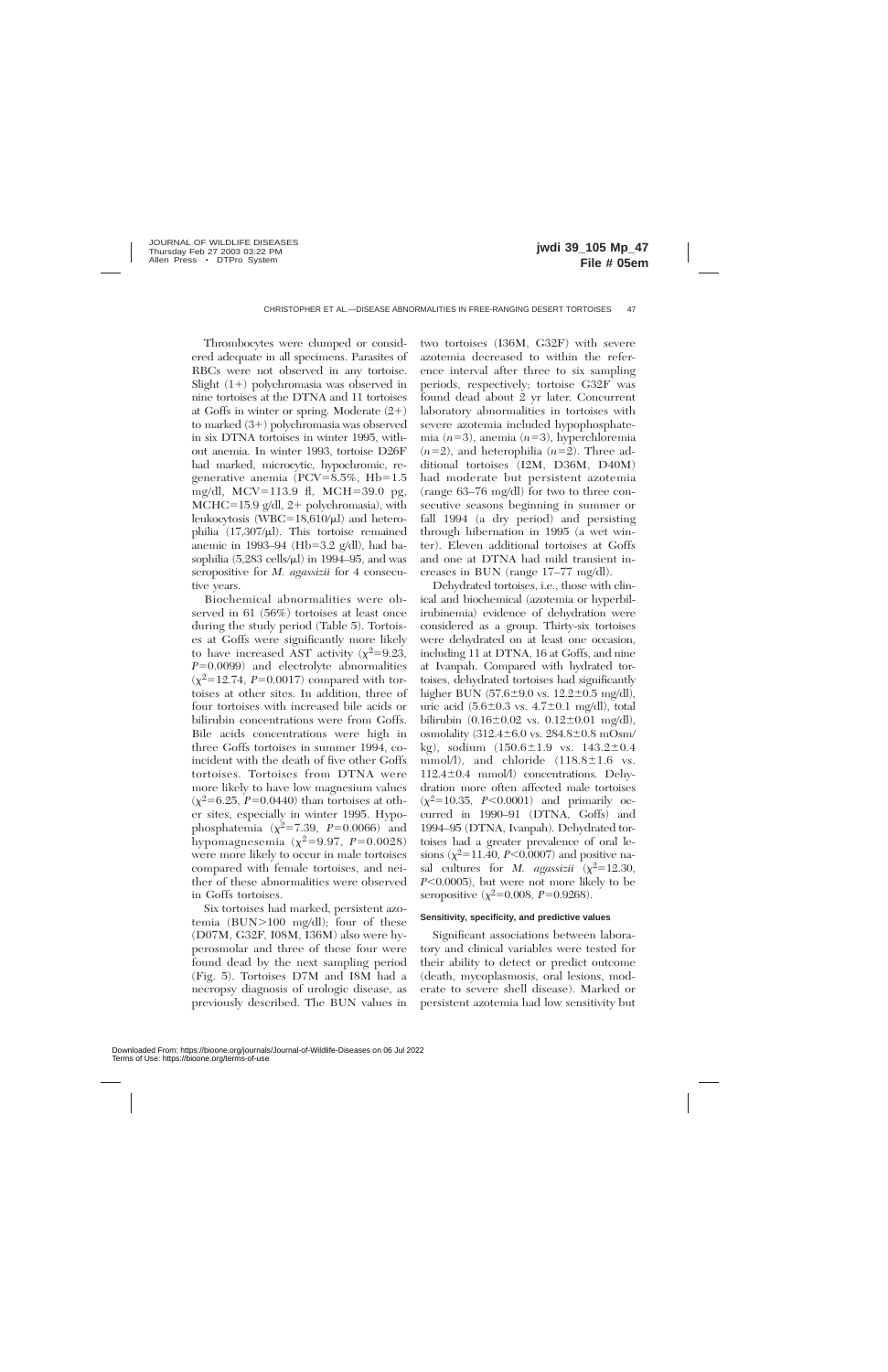|                                                                                                        |                      |                             |                                                                                                                           |                                                                                                                                      | No. of tortoises                                                                                                                                                                                                                                                                                                                                                                     |                                                                                                                                                   |                                  |
|--------------------------------------------------------------------------------------------------------|----------------------|-----------------------------|---------------------------------------------------------------------------------------------------------------------------|--------------------------------------------------------------------------------------------------------------------------------------|--------------------------------------------------------------------------------------------------------------------------------------------------------------------------------------------------------------------------------------------------------------------------------------------------------------------------------------------------------------------------------------|---------------------------------------------------------------------------------------------------------------------------------------------------|----------------------------------|
| Analyte                                                                                                | Cut-off values       | abnormal values<br>Range of | DTNA                                                                                                                      | Goffs                                                                                                                                | Ivanpah                                                                                                                                                                                                                                                                                                                                                                              | Total                                                                                                                                             | Comments                         |
| Enzymes                                                                                                |                      |                             |                                                                                                                           |                                                                                                                                      |                                                                                                                                                                                                                                                                                                                                                                                      |                                                                                                                                                   |                                  |
| Alkaline phosphatase (U/l)                                                                             | $>125$               | 135-852                     |                                                                                                                           |                                                                                                                                      | $\circ$                                                                                                                                                                                                                                                                                                                                                                              | S                                                                                                                                                 |                                  |
| Alanine aminotransferase (U/l)                                                                         | $\frac{1}{2}$        | $14 - 87$                   | $\stackrel{a}{-}$                                                                                                         | ด ลี เ <sup>ลื่</sup>                                                                                                                | S                                                                                                                                                                                                                                                                                                                                                                                    | G <sup>a</sup>                                                                                                                                    | All in seasons other than spring |
| Aspartate aminotransferase (U/l)                                                                       | $>150$               | 170-612                     |                                                                                                                           |                                                                                                                                      |                                                                                                                                                                                                                                                                                                                                                                                      |                                                                                                                                                   | All Goffs were in spring         |
| Organics                                                                                               |                      |                             |                                                                                                                           |                                                                                                                                      |                                                                                                                                                                                                                                                                                                                                                                                      |                                                                                                                                                   |                                  |
| Bile acids (µg/ml)                                                                                     | > 60                 | 63.0-186.6                  |                                                                                                                           |                                                                                                                                      | $\circ$                                                                                                                                                                                                                                                                                                                                                                              | 4                                                                                                                                                 | Goffs were in summer 1994        |
| Bilirubin, total (mg/dl)                                                                               | > 0.4                | $0.5 - 0.6$                 | $- -$                                                                                                                     | က က                                                                                                                                  | $\circ$                                                                                                                                                                                                                                                                                                                                                                              | 4                                                                                                                                                 | Goffs were in summer 1992        |
| Blood urea nitrogen (mg/dl)                                                                            | < 100                | $17 - 77$                   |                                                                                                                           | $\sqsupseteq\overset{\alpha}{\rightharpoonup}\lhd\overset{\alpha}{\rhd}\lhd\overset{\alpha}{\rhd}\lhd\overset{\alpha}{\rhd}\rhd\lhd$ |                                                                                                                                                                                                                                                                                                                                                                                      | 15 <sup>a</sup>                                                                                                                                   |                                  |
| Blood urea nitrogen (mg/dl) <sup>c</sup>                                                               | >100                 | 108-373                     |                                                                                                                           |                                                                                                                                      |                                                                                                                                                                                                                                                                                                                                                                                      |                                                                                                                                                   | See Figure 5                     |
| Cholesterol (mg/dl)                                                                                    | Seasonally dependent | $312 - 543$                 | $\stackrel{\scriptscriptstyle \pi}{\scriptscriptstyle \pi}\stackrel{\scriptscriptstyle \pi}{\scriptscriptstyle \pi}\circ$ |                                                                                                                                      | $\stackrel{\scriptscriptstyle \pi}{\rightharpoonup} \stackrel{\scriptscriptstyle \pi}{\scriptscriptstyle \pi} \rightarrow \stackrel{\scriptscriptstyle \pi}{\scriptscriptstyle \pi} \stackrel{\scriptscriptstyle \pi}{\scriptscriptstyle \pi} \stackrel{\scriptscriptstyle \pi}{\scriptscriptstyle \pi} \stackrel{\scriptscriptstyle \pi}{\scriptscriptstyle \pi} \rightarrow \circ$ | စီ က                                                                                                                                              | Females only                     |
| Globulins (g/dl) <sup>d</sup>                                                                          | $>4.0$               | $4.0 - 4.7$                 | $\circ$                                                                                                                   |                                                                                                                                      |                                                                                                                                                                                                                                                                                                                                                                                      | $4^{\rm a}$                                                                                                                                       |                                  |
| Glucose (mg/dl)                                                                                        | > 200                | $202 - 293$                 |                                                                                                                           |                                                                                                                                      |                                                                                                                                                                                                                                                                                                                                                                                      |                                                                                                                                                   | Ivanpah in winter '93            |
| Total protein $(g/dl)$                                                                                 | > 5.4                | $5.6 - 6.3$                 |                                                                                                                           |                                                                                                                                      |                                                                                                                                                                                                                                                                                                                                                                                      |                                                                                                                                                   |                                  |
| Iriglycerides (mg/dl)                                                                                  | >164                 | 255-554                     | $O$ $O$ $10$ $N$                                                                                                          |                                                                                                                                      |                                                                                                                                                                                                                                                                                                                                                                                      | $\begin{array}{ccc} & \uparrow & \uparrow & \uparrow & \uparrow & \uparrow \\ & \uparrow & \uparrow & \uparrow & \uparrow & \uparrow \end{array}$ | Males only in spring '95         |
| Uric acid (mg/dl)                                                                                      | $\leq 1.3$           | $0 - 1.0$                   |                                                                                                                           |                                                                                                                                      |                                                                                                                                                                                                                                                                                                                                                                                      |                                                                                                                                                   |                                  |
| Minerals                                                                                               |                      |                             |                                                                                                                           |                                                                                                                                      |                                                                                                                                                                                                                                                                                                                                                                                      |                                                                                                                                                   |                                  |
| $\mbox{Iron}~(\mu g\mbox{d}l)$                                                                         | >150                 | 189-292                     | $\overline{\phantom{a}}$                                                                                                  |                                                                                                                                      |                                                                                                                                                                                                                                                                                                                                                                                      | ນວ ຜ                                                                                                                                              |                                  |
| Magnesium (mg/dl)                                                                                      | $\leq 3.0$           | $2.7 - 3.0$                 | $6^{\rm a}$                                                                                                               | $\alpha$ $\uparrow$                                                                                                                  | $\alpha$ a $\alpha$                                                                                                                                                                                                                                                                                                                                                                  |                                                                                                                                                   | Most in winter '95               |
| Phosphorus (mg/dl)                                                                                     | $<$ 0.5 to 0.8 mg/dl | $0.2 - 0.7$                 | $\overline{\phantom{a}}$                                                                                                  | $\sigma$                                                                                                                             |                                                                                                                                                                                                                                                                                                                                                                                      | $\mathbb{I}^a$                                                                                                                                    | Males only                       |
| Electrolytes                                                                                           |                      |                             |                                                                                                                           |                                                                                                                                      |                                                                                                                                                                                                                                                                                                                                                                                      |                                                                                                                                                   |                                  |
| Osmolality (mg/kg)e                                                                                    | $\geq 400$           | 400-48                      |                                                                                                                           |                                                                                                                                      |                                                                                                                                                                                                                                                                                                                                                                                      | $\frac{a}{4}$                                                                                                                                     |                                  |
| Osmolality (mg/kg)                                                                                     | < 235                | 168-234                     | $\circ$                                                                                                                   |                                                                                                                                      | $\stackrel{\scriptscriptstyle \pi}{\scriptscriptstyle \sim}$ $\! \stackrel{\scriptscriptstyle \pi}{\scriptscriptstyle \sim}$                                                                                                                                                                                                                                                         | $\omega$ 4                                                                                                                                        |                                  |
| Anion gap (mmol/l)                                                                                     | >29                  | $32 - 49$                   | $\circ$                                                                                                                   |                                                                                                                                      |                                                                                                                                                                                                                                                                                                                                                                                      |                                                                                                                                                   | All in summer '91                |
| Chloride (mmol/l)                                                                                      | $\geq$ 141           | 144-150                     | $\circ$                                                                                                                   |                                                                                                                                      |                                                                                                                                                                                                                                                                                                                                                                                      |                                                                                                                                                   |                                  |
| Potassium (mmol/l)                                                                                     | >7.5                 | $7.6 - 8.9$                 | $\circ$ $\circ$                                                                                                           | $- \alpha + \alpha + \alpha + \alpha$                                                                                                | $\stackrel{a}{\sim}$ $\stackrel{a}{\sim}$ $\stackrel{a}{\sim}$ $\stackrel{a}{\sim}$                                                                                                                                                                                                                                                                                                  | $\stackrel{a}{\triangleright} \stackrel{a}{\triangleright}$                                                                                       | Summer or fall                   |
| Total $CO_2$ (mmol/l)                                                                                  | $\leq$ 14            | $3-11$                      |                                                                                                                           |                                                                                                                                      |                                                                                                                                                                                                                                                                                                                                                                                      | $\ddot{4}$                                                                                                                                        |                                  |
| $\ensuremath{\mathbf{Other}}\ensuremath{\mathbf{f}}$                                                   |                      |                             | $\mathfrak{Z}^{\rm a}$                                                                                                    |                                                                                                                                      |                                                                                                                                                                                                                                                                                                                                                                                      | $12^a$                                                                                                                                            |                                  |
| Total                                                                                                  |                      |                             | 33 <sup>a</sup>                                                                                                           | 63 <sup>a</sup>                                                                                                                      | 42 <sup>a</sup>                                                                                                                                                                                                                                                                                                                                                                      | 138 <sup>a</sup>                                                                                                                                  |                                  |
| e: Canto different from other sites (BAO)<br><sup>a</sup> Some tortoises had multiple abnormal values. |                      |                             |                                                                                                                           |                                                                                                                                      |                                                                                                                                                                                                                                                                                                                                                                                      |                                                                                                                                                   |                                  |

Clinical biochemical abnormalities in free-ranging desert tortoises between 1990 and 1995. TABLE 5. Clinical biochemical abnormalities in free-ranging desert tortoises between 1990 and 1995. TABLE  $5.$ 

<sup>b</sup> Significantly different from other sites (P<0.05).<br>"Two tortoises with increased blood urea nitrogen also had mild hypercreatinemia (0.5 mg/dl). <sup>b</sup> Significantly different from other sites (*P*<0.05).<br><sup>c</sup> Two tortoises with increased blood urea nitrogen also had mild hypercreatinemia (0.5 mg/dl).

<sup>d</sup> These tortoises also had increased total protein concentration. These tortoises also had increased total protein concentration.

e These tortoises also had azotemia. These tortoises also had azotemia.

f Individual tortoises had mild hypo- (1) or hyperalbuminemia (1); mild hypoglycemia (2); mild hypochloremia (2); mild hyponatremia (2); mild hyperuricaemia (2); and mild hypochloremia (1).<br>(2); and mild hypocalcemia (1). Individual tortoises had mild hypo- (1) or hyperalbuminemia (1); mild hypoglobulinemia (1); mild hypoglycemia (2); mild hypochloremia (2); mild hyponatremia (2); mild hyperuricaemia (2); and mild hypocalcemia (1).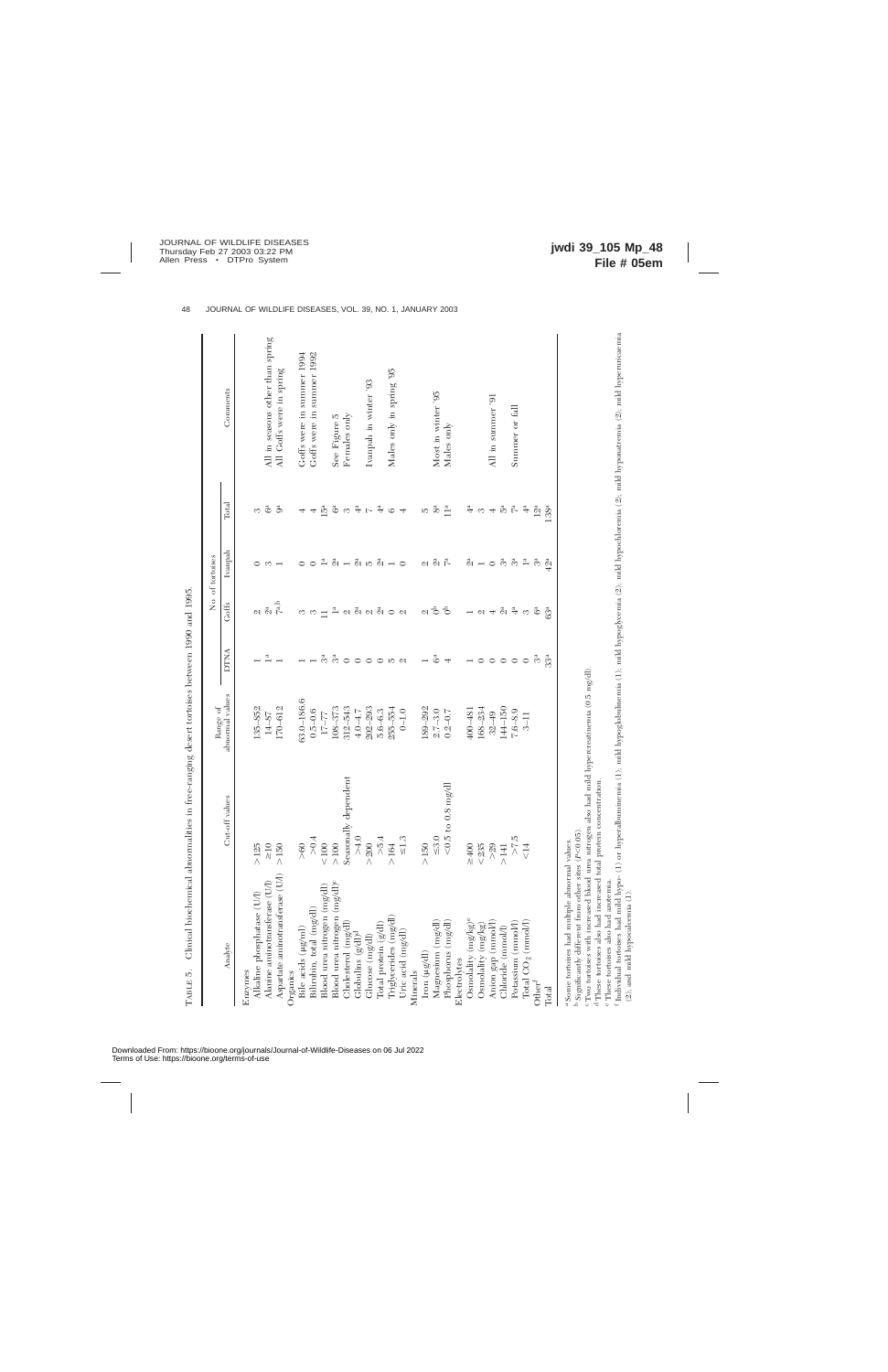

FIGURE 5. Plasma urea nitrogen concentration in six tortoises with severe azotemia  $(BUN>100 \text{ mg/dl})$ and three tortoises (D36M, D40M, I02M) with moderate but persistent azotemia (63–76 mg/dl). Open symbols indicate tortoises that were alive at the end of the study; closed symbols indicate tortoises that were found dead; partially open symbols indicate tortoises missing for the remainder of the study.

high specificity for mortality (Table 6). Leukocytosis and heterophilia had low sensitivity but higher specificity for seropositivity. A cut-off value of 10,000 WBC/  $\mu$ l resulted in lower specificity (60%), but increased sensitivity to 73%; using a cutoff value of  $15,000$  cells/ $\mu$ l, sensitivity was lower (30%), but specificity increased to 94%. High AST had low sensitivity but high specificity for oral lesions; when tortoises with high AST, ALT, or ALP activity were considered together, sensitivity for oral lesions increased to 60%, with only a slight decrease in specificity (92%); there was no effect on predictive values. Clinical dehydration and weakness had relatively high sensitivity (80%) for identifying tortoises with oral lesions. Positive nasal cultures for *M. agassizii* had relatively high positive predictive values for tortoises with moderate to severe shell disease.

# **DISCUSSION**

Desert tortoise populations in the Mojave Desert have declined precipitously over the last three decades from the cumulative impact of habitat loss and human and disease-related mortality. Diagnosis of disease in live, free-ranging tortoises by evaluation of clinical signs and laboratory test results is complicated by seasonal and environmental effects, particularly because desert tortoises are capable of profound

physiologic adaptations (Nagy and Medica, 1986; Henen et al., 1998). Recent publication of site, season, and sex-specific reference intervals for desert tortoises in the Mojave Desert (Christopher et al., 1999) has made possible evaluation of laboratory data from tortoises with clinical signs of disease. In this study, we evaluated the same three populations of tortoises from which reference values were derived; however, we focused on laboratory data from those tortoises showing clinical and laboratory abnormalities and compared disease patterns by site, season, and year. Because of the low number of tortoises in each group, repeated measures on some tortoises, marked seasonal variation in the concentrations of some analytes, and the tendency for tortoises to have intermittent but multiple abnormalities over time, comparisons between affected and unaffected animals were helpful in identifying associations among clinical and laboratory abnormalities during the 5 yr study period. While important and useful for identifying disease "cues" in a population, these comparisons did not necessarily indicate direct associations between laboratory data and specific disorders. In addition, because of the large number of comparisons made, the probability for type I errors was increased, such that statistical comparisons should be interpreted cautiously.

Three major disease abnormalities were observed in tortoises in this study: URTD, cutaneous dyskeratosis, and urinary tract disease. These same disorders predominated in a pathologic study of 24 dead or dying tortoises from the Mojave and Colorado deserts (Homer et al., 1998). To our knowledge, the oral lesions seen primarily in Goffs tortoises have not previously been described in free-ranging tortoises in the Mojave, Colorado, or Sonoran deserts. The manifestation, prevalence, and apparent impact of these disease conditions differed substantially among sites. Compared with other sites, mortality, especially of female tortoises, was twice as high at Goffs, where there was a combined impact of se-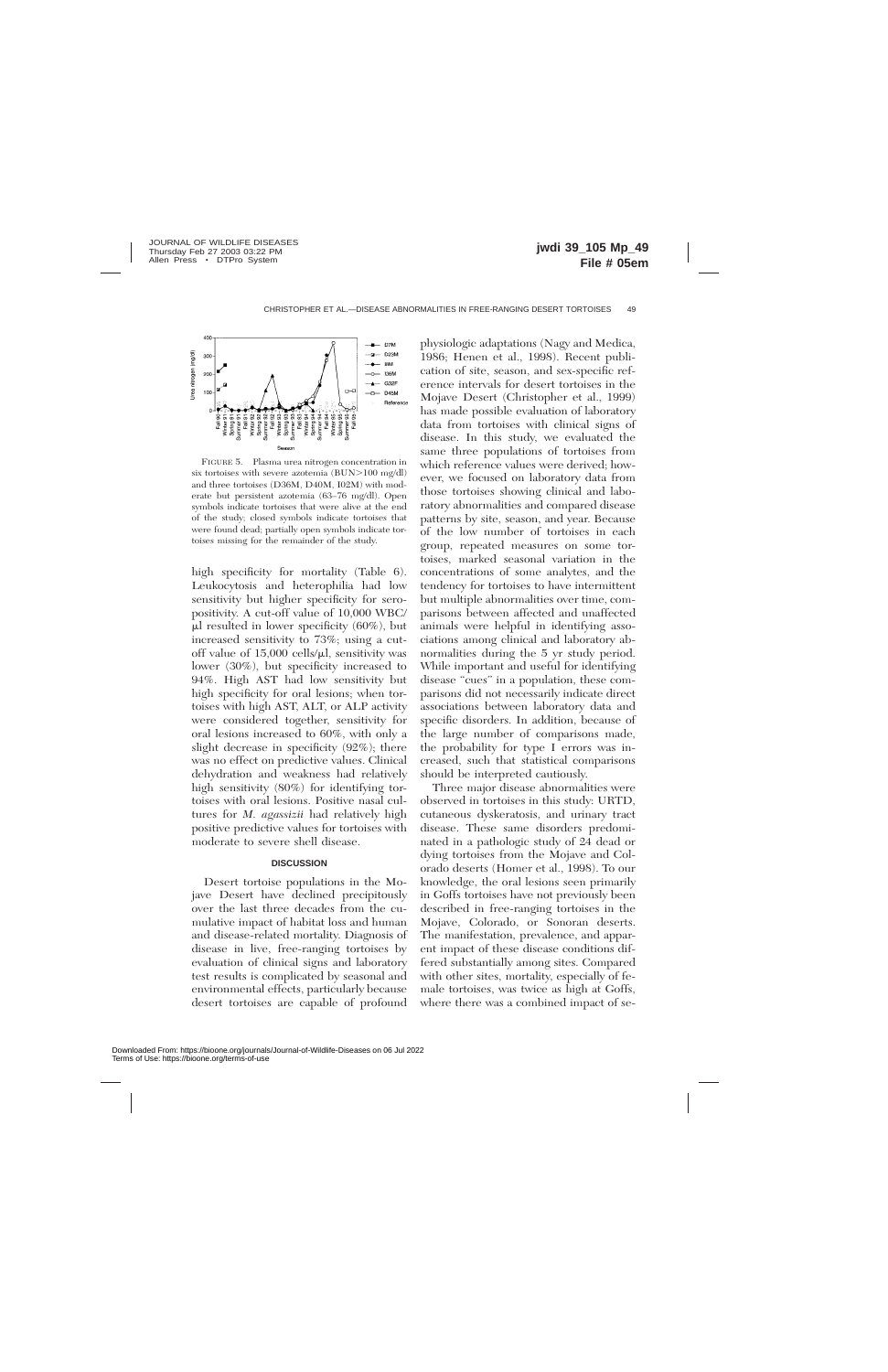| Disease outcome                                                                                                                                                             | Laboratory or clinical abnormality                                                                                                                                                                                                                      | P value  | $\chi^2$        | $(\%)$          | Sensitivity Specificity<br>(% | PPV <sup>a</sup><br>$(\%)$ | NPVb<br>$(\%)$ |
|-----------------------------------------------------------------------------------------------------------------------------------------------------------------------------|---------------------------------------------------------------------------------------------------------------------------------------------------------------------------------------------------------------------------------------------------------|----------|-----------------|-----------------|-------------------------------|----------------------------|----------------|
| Death                                                                                                                                                                       | Marked azotemia (BUN $> 100 \text{ mg/dl}$ )                                                                                                                                                                                                            | 0.0454   | 00 <sub>1</sub> |                 |                               | 3                          | 67             |
|                                                                                                                                                                             | Persistent azotemia (two consecutive captures)                                                                                                                                                                                                          | 0.0268   | $\frac{30}{4}$  | 22              | 95                            | 25                         | SO             |
| Mycoplasmosis                                                                                                                                                               |                                                                                                                                                                                                                                                         |          |                 |                 |                               |                            |                |
| Seropositivity                                                                                                                                                              | Leukocytosis                                                                                                                                                                                                                                            | 0.0187   | 533             |                 | 51                            | 46                         | 78             |
|                                                                                                                                                                             | $\rm Heterobilia^c$                                                                                                                                                                                                                                     | 0.0088   | 6.87            |                 |                               |                            |                |
| Positive nasal culture <sup>d</sup>                                                                                                                                         | Clinical dehydration or wealcness                                                                                                                                                                                                                       | 0.0018   | 0.76            | 59              | 97                            | 38                         | 88             |
|                                                                                                                                                                             | Hyperglobulinemia                                                                                                                                                                                                                                       | 0.0057   | 7.64            | $\overline{4}$  | 99                            | 5Z                         | 82             |
| Oral ulcers <sup>d</sup>                                                                                                                                                    | Clinical dehydration or wealcness                                                                                                                                                                                                                       | 0.0005   | 12.03           | 80              | 52                            | $\overline{\mathbb{Z}}$    |                |
|                                                                                                                                                                             | Positive nasal M. agassizii                                                                                                                                                                                                                             | < 0.0001 | 16.73           |                 | $85^{\circ}$                  | 32                         | 56             |
|                                                                                                                                                                             | High aspartate aminotransterase                                                                                                                                                                                                                         | 0.0001   | 14.47           |                 | 95                            | $\ddot{4}$                 |                |
|                                                                                                                                                                             | Electrolyte abnormalities                                                                                                                                                                                                                               | 0.0104   | 6.37            | $\overline{50}$ | 84                            | $\overline{\mathbb{Z}}$    | $\overline{5}$ |
|                                                                                                                                                                             | Hyperbilirubinemia                                                                                                                                                                                                                                      | < 0.0001 | 21.37           | 30              | 99                            | 5Z                         | 93             |
| Moderate to severe shell lesions <sup>e</sup>                                                                                                                               | Positive nasal M. agassizii                                                                                                                                                                                                                             | 50,000   | 15.98           |                 |                               | 86                         | 62             |
| e Pasulta suites alumnellus and Coffe and Incorporals teatraicas<br>Results primarily reflect Ivanpah tortoises.<br><sup>d</sup> Results primarily reflect Goffs tortoises. | Negative predictive value, i.e., the likelihood that a tortoise without that abnormality will not have the outcome indicated.<br>Positive predictive value, i.e., the likelihood that a tortoise with that abnormality will have the outcome indicated. |          |                 |                 |                               |                            |                |

Results primarily reflect Goffs and Ivanpah tortoises.

Downloaded From: https://bioone.org/journals/Journal-of-Wildlife-Diseases on 06 Jul 2022 Terms of Use: https://bioone.org/terms-of-use

TABLE 6.

TABLE 6. Sensitivity, specificity, and predictive value of selected clinical and laboratory abnormalities (all sites combined).

Sensitivity, specificity, and predictive value of selected clinical and laboratory abnormalities (all sites combined).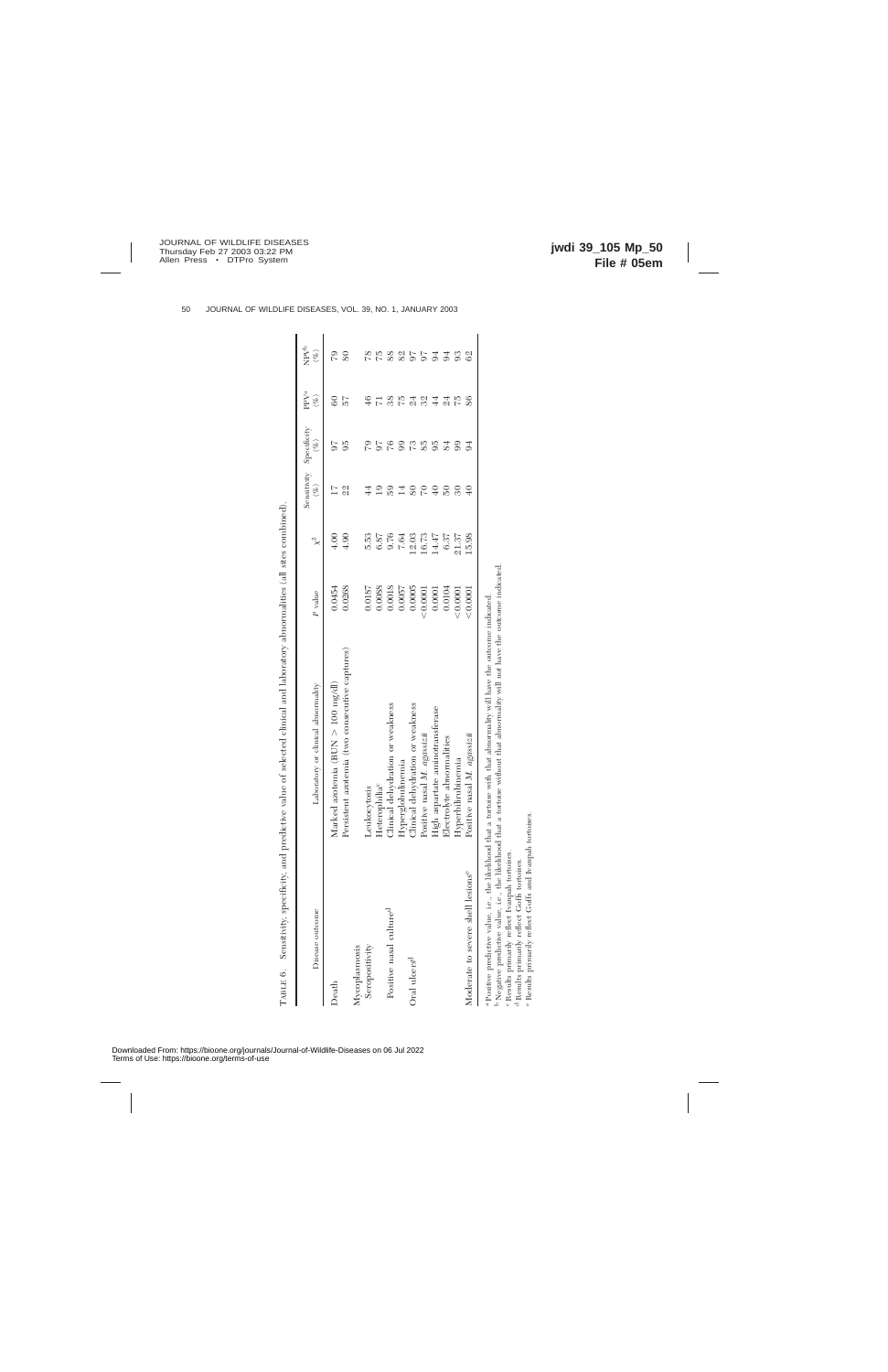vere shell disease, culture-positive URTD, and oral lesions.

Clinical signs of URTD were similar to those described previously for mycoplasmosis (Jacobson et al., 1991; Lederle et al., 1997; Brown et al., 1999). Draining chin glands were not considered a sign of URTD in this study, but may have been abnormal when observed in female tortoises or in winter. Upper respiratory signs can be seen in respiratory diseases other than mycoplasmosis (such as the acute pneumonia in tortoise G30F), however, the persistence of clinical signs over years in association with seropositivity or positive nasal cultures strongly suggested that *M. agassizii* was the most likely cause of most if not all of the respiratory disease in these tortoises.

Upper respiratory tract disease in the DTNA population has evolved from an acute, epidemic disease with high mortality to a chronic disease with variable morbidity, low mortality, and a high seroconversion rate for antibodies to *M. agassizii* (Brown et al, 1999). Nearly one-half of DTNA tortoises had serologic evidence of exposure to *M. agassizii,* a higher prevalence than either of the other two sites and than other desert tortoise populations (Lederle et al., 1997). Tortoises with *M. agassizii* infection may remain seropositive without overt disease (Brown et al., 1994); however, two-thirds of DTNA tortoises had intermittent clinical signs of URTD. Tortoises at DTNA never had positive culture results for *M. agassizii,* possibly because *M. agassizii* may be shed from the nasal epithelium (and thus be less likely to be cultured) by the time antibodies develop and are detected serologically. The youth of the DTNA population was consistent with loss of up to 90% of adult tortoises due to URTD (between 1988 and 1996), and predation and human intervention (between 1979–1988) (Peterson, 1994; Berry, 1997; Brown et al, 1999). Predator attacks continue to be an important cause of morbidity in DTNA tortoises, based on the prevalence of bite wounds.

Increased frequency of clinical signs in 1994–95 may indicate recrudescence of URTD in the DTNA population and impending spread among younger, more susceptible tortoises.

Lymphocytosis, heterophilia, and azurophilia in DTNA tortoises were consistent with immunologic responses to infection. Lymphocytosis occurred concurrent with resurgence in clinical signs of URTD, perhaps exacerbated by drought the previous year. The nasal passages of tortoises with mycoplasmosis contain subepitheloid lymphoid aggregates and heterophilic infiltrates (Jacobson et al., 1991). Mild anemia in a few DTNA tortoises may have been associated with chronic infection. Interestingly, Goffs tortoises rarely had hematologic evidence of inflammation (e.g., heterophilia), compared with Ivanpah and DTNA tortoises.

Poor correlation between *M. agassizii* culture and serology results suggested that Goffs tortoises may be infected with a different strain or isolate of mycoplasma than tortoises at other sites, one perhaps less likely to be detected by the ELISA test. Recent molecular studies of seven *Mycoplasma* isolates from clinically ill desert tortoises revealed differences in 16S ribosomal RNA nucleotide sequences, although serologic crossreactivity occurred (Brown et al., 2001). Discrepancies between serologic and culture results also could indicate genetic or environmental traits that alter tortoise response to disease. Re-evaluating culture and serologic results on surviving Goffs tortoises would be useful for determining whether nasal growth of *M. agassizii* remains high in this population and/or whether more Goffs tortoises are now seroconverting. The higher prevalence of positive cultures in male tortoises is consistent with the increased beak-to-beak contact between fighting males.

The oral lesions in nearly one-fourth of Goffs tortoises and two Ivanpah tortoises were a new disease finding of substantial concern. Oral lesions were significantly as-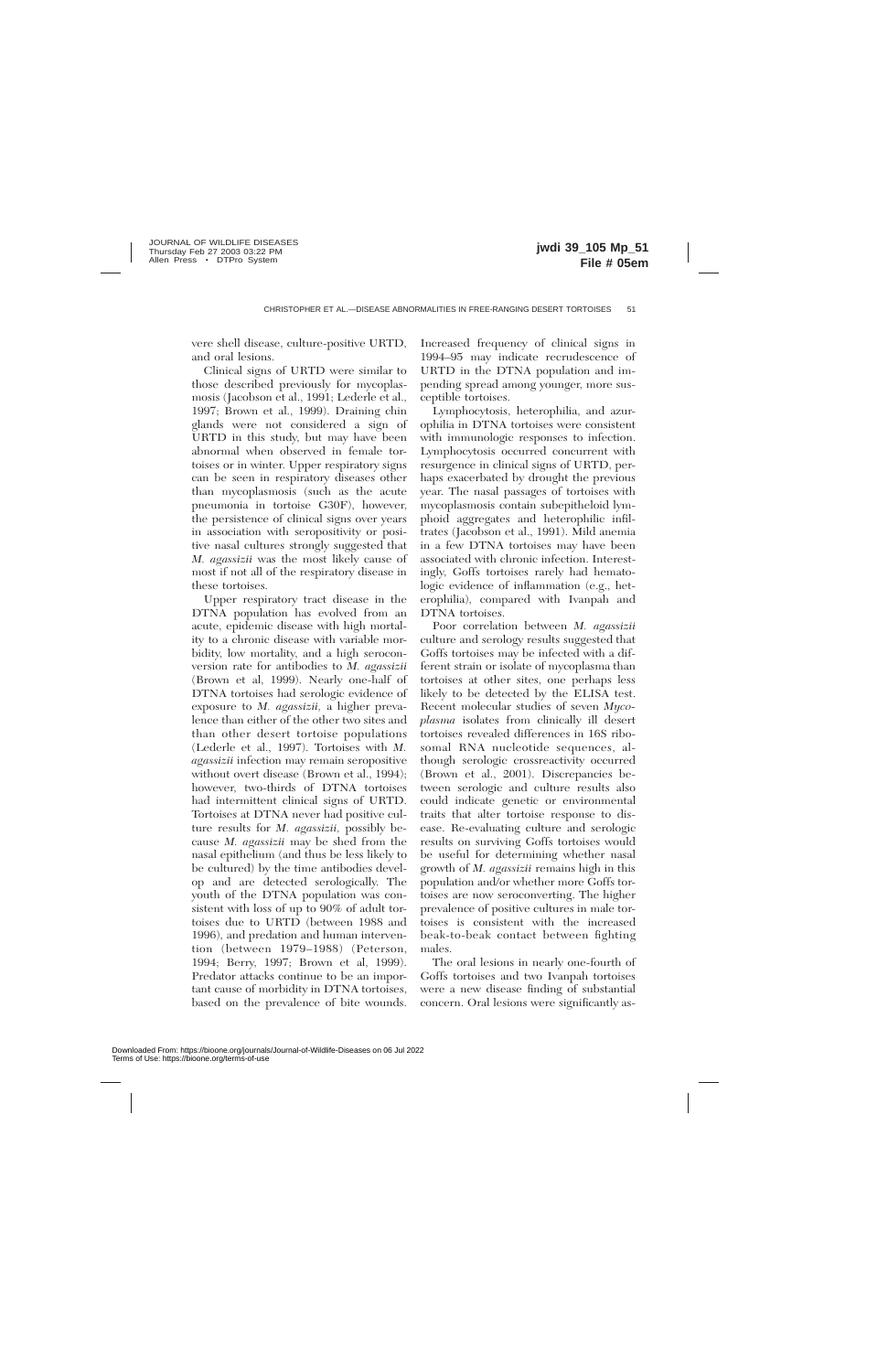sociated with positive *M. agassizii* nasal cultures, and as such may be a unique manifestation or complication of mycoplasmosis. Viral infection is another possible cause, because similar diphtheritic plaques have been described in gopher tortoises and Mediterranean tortoises with pathogenic herpesvirus infections (Jacobson, 2000; Origgi et al., 2001). The clustering of oral lesions and positive *Mycoplasma* cultures in a single dry year, and concurrent dehydration in tortoises with oral lesions suggest that environmental stress also may have played a role. Other causes of oral lesions, such as infection secondary to cactus spine trauma (Homer et al., 1998) could not be excluded.

Cutaneous dyskeratosis, most severe in Goffs tortoises, is characterized by greyishwhite, roughened, and flaky areas that most severely affect the plastron. It has been associated with high mortality of desert tortoises on the Chuckwalla Bench Area of California (Jacobson et al., 1994; Berry, 1997). Necropsy results in a subsequent study showed a number of tortoises from different locations in the Mojave and Colorado deserts with cutaneous dyskeratosis as well as shell necrosis (Homer et al., 1998). Jacobson et al. (1994) suggested nutrient deficiency or heavy metal toxicosis as a cause of cutaneous dyskeratosis. The fact that larger, older tortoises in this study had more severe shell lesions supports a chronic, cumulative problem. The white discolored areas seen more often in wet seasons and years were suggestive of fungal colonization, which has been reported previously as causing opportunistic infection secondary to cutaneous dyskeratosis (Homer et al., 1998). Concurrent positive *M. agassizii* cultures, oral lesions, and hyperglobulinemia in Goffs tortoises suggest chronic infection or antigenic stimulation could be a factor in the pathogenesis of cutaneous dyskeratosis. Differences in the soluble plastron scute proteins of desert tortoises with mycoplasmosis, urolithiasis, and inflammation suggest that systemic disease may affect

keratinization (Homer et al., 2001). Of 30 tortoises (from  $>150$ ) remaining on an adjacent study site in Goffs in 2000, most have moderate to severe shell disease (Berry, 2000).

Tortoises at Goffs were more likely than other tortoises to have laboratory evidence of hepatic disease, including increased bile acids concentration, which are specific for hepatic insufficiency (Divers, 2000a). Two tortoises recently necropsied at Goffs had liver atrophy, a decrease in the size and number of hepatocytes, and in overall hepatic mass (Homer and Berry, pers. comm.), which could result in increased bile acids concentration. In addition, bile acids concentration was very high  $(670 \mu g)$ ml) in a severely dehydrated tortoise (Berry et al., 2002). Hepatic lipidosis, degeneration, and hemosiderosis are commonly observed in tortoises and other reptiles secondary to anorexia, and may have contributed to increased AST, ALT, and ALP activities in tortoises at Goffs. Hyperglobulinemia also is a feature of chronic hepatic disease.

Drought is a natural part of the desert tortoise's environment, but when combined with disease or habitat loss, may contribute to additional disease problems and mortality (Peterson 1996). Clinical signs of URTD, lower leukocyte counts, positive nasal cultures of *M. agassizii,* and mild to moderate azotemia were more commonly seen in 1993–94, a year of below-normal annual and winter precipitation. Heteropenia previously has been associated with drought and starvation (Berry et al., 2002). Tortoises entering hibernation in a drought year may be physiologically compromised, because clinical signs of URTD and heteropenia were noted at the time of emergence from hibernation in 1990–91 and 1994–95, years following a period of drought. Most dehydrated tortoises and most deaths at the DTNA and Ivanpah also occurred in 1990–91 and 1994–95, years following dry winters. Dehydration in tortoises at Goffs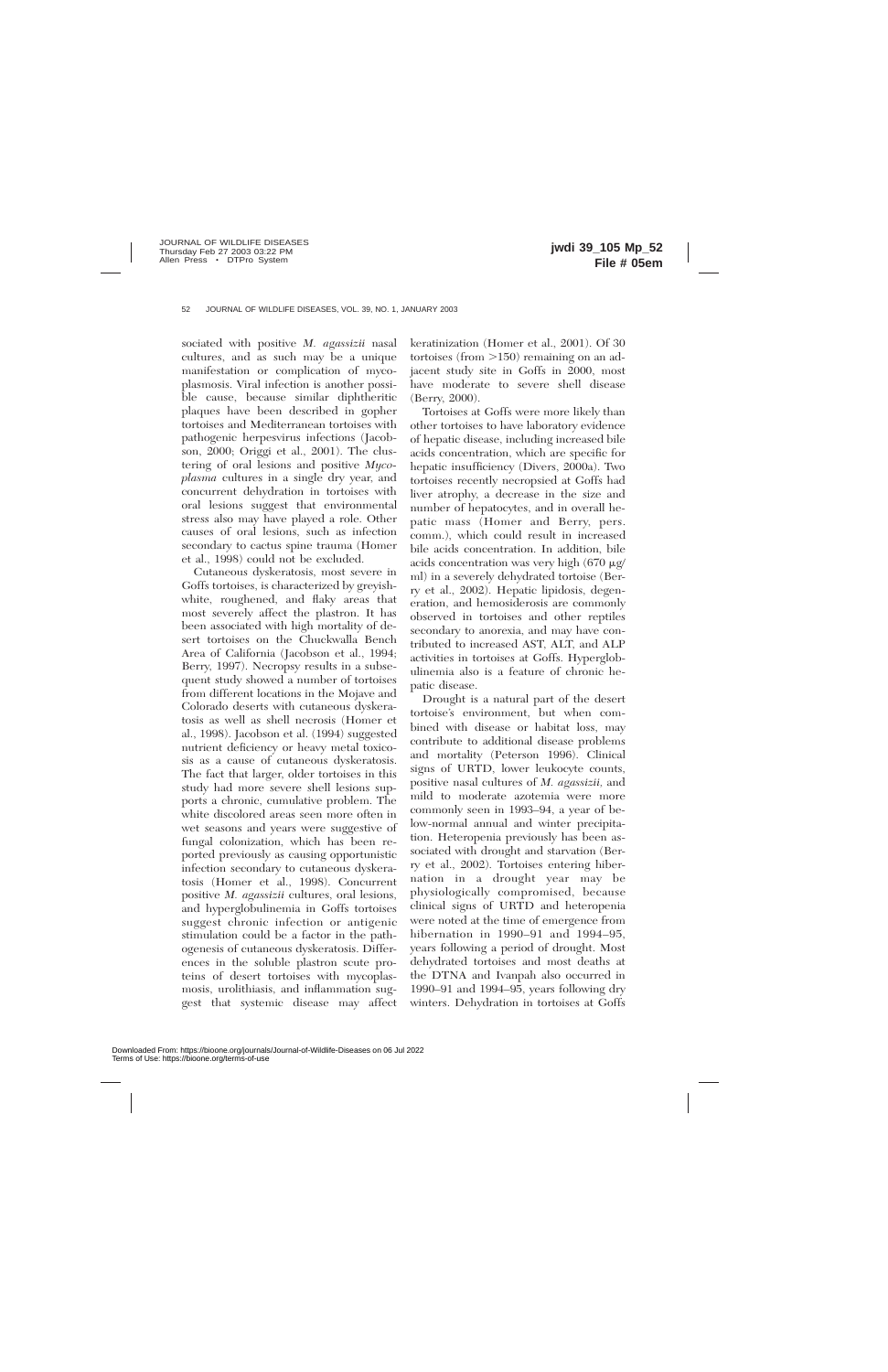may have increased their susceptibilities to the oral lesions.

Azotemia was the most common laboratory abnormality observed. It is likely that the mild transient azotemia in several tortoises at Goffs was evidence of physiologic extreme rather than disease, because it occurred in multiple tortoises during dry years or seasons. Healthy Goffs tortoises showed marked physiologic alterations in relation to periodic drought and summer precipitation, including sharp changes in electrolyte, osmolality, BUN, and anion gap values (Christopher et al., 1999). Drought causes urine retention to conserve water and urea and can cause BUN values of up to 60 mg/dl in healthy desert tortoises without clinical dehydration (Christopher et al., 1999).

Tortoises with severe azotemia (substantially higher than other tortoises at the site) or persistent azotemia (even through relatively wet seasons) more likely had decreased renal function due to severe dehydration (prerenal azotemia, perhaps due to inability to access water due to disease or other barriers), urolithiasis (postrenal azotemia), or renal disease (renal azotemia). These underlying mechanism of azotemia are closely related, especially in tortoises, and may be difficult to differentiate. A desert tortoise trapped for 11 mo in its burrow had a BUN of 259 mg/dl and an osmolality of 395 mOsm/kg (Christopher, 1999). Severely dehydrated tortoises had BUN values (range 88.7–640 mg/dl), similar to those seen here (Berry et al., 2002). Clinically dehydrated tortoises in this and other studies often have other laboratory abnormalities, including anemia (rather than polycythemia), heteropenia, hyperbilirubinemia, hyperosmolality, hypernatremia, hyperchloremia, hypocalcemia, and hypophosphatemia (Jacobson et al., 1991; O'Connor et al., 1994; Christopher, 1999; Berry et al., 2002).

Urolithiasis causes azotemia due to the inability of the kidney to sufficiently excrete urea, and is more likely to develop in dehydrated tortoises (Berry et al., 2002). The two tortoises with urolithiasis in this study had BUN values ranging from 71– 306 in the season preceding death. Interestingly, both of these tortoises had multiple incidences of mild but worsening azotemia (25–140 mg/dl) in earlier seasons, likely indicating early development of uroliths. Uroliths may develop from prolonged retention of urine and excessive crystal formation, primarily in dehydrated tortoises, which have thick, sludged urine, as seen in tortoise D40M. Uroliths may contribute to renal failure by obstructing urination, but do not necessarily cause death. Several tortoises with moderate to marked azotemia in this study also had inflammation, including heterophilia, azurophilia, or lymphocytosis, which has been observed in tortoises with bacterial or protozoal infections of the kidneys (Jackson 1991; Homer et al., 1998; Divers, 2000b).

High BUN concentration was a good indicator of decreased renal function, but did not always predict mortality. In tortoise I36M, an extremely high BUN value quickly normalized with the onset of winter rains, possibly coinciding with available drinking water or with the passage of small uroliths. However, because four of nine tortoises with severe or persistent azotemia died, and because three of these four had necropsy evidence of urolithiasis or bladder infection, underlying disease should be strongly considered in the differential diagnosis of tortoises with severe or persistent azotemia.

Hypophosphatemia has been described previously in ill tortoises (Jacobson et al., 1991; Christopher, 1999), and is likely due to decreased food intake. There was no correlation between hypophosphatemia and disease in this study. Low phosphorus values were usually observed in winter following a drought year, consistent with changes in healthy tortoises (Christopher et el., 1999). Abnormalities in plasma magnesium, triglyceride, and iron concentrations were seasonal and also may have been diet related, but the low number of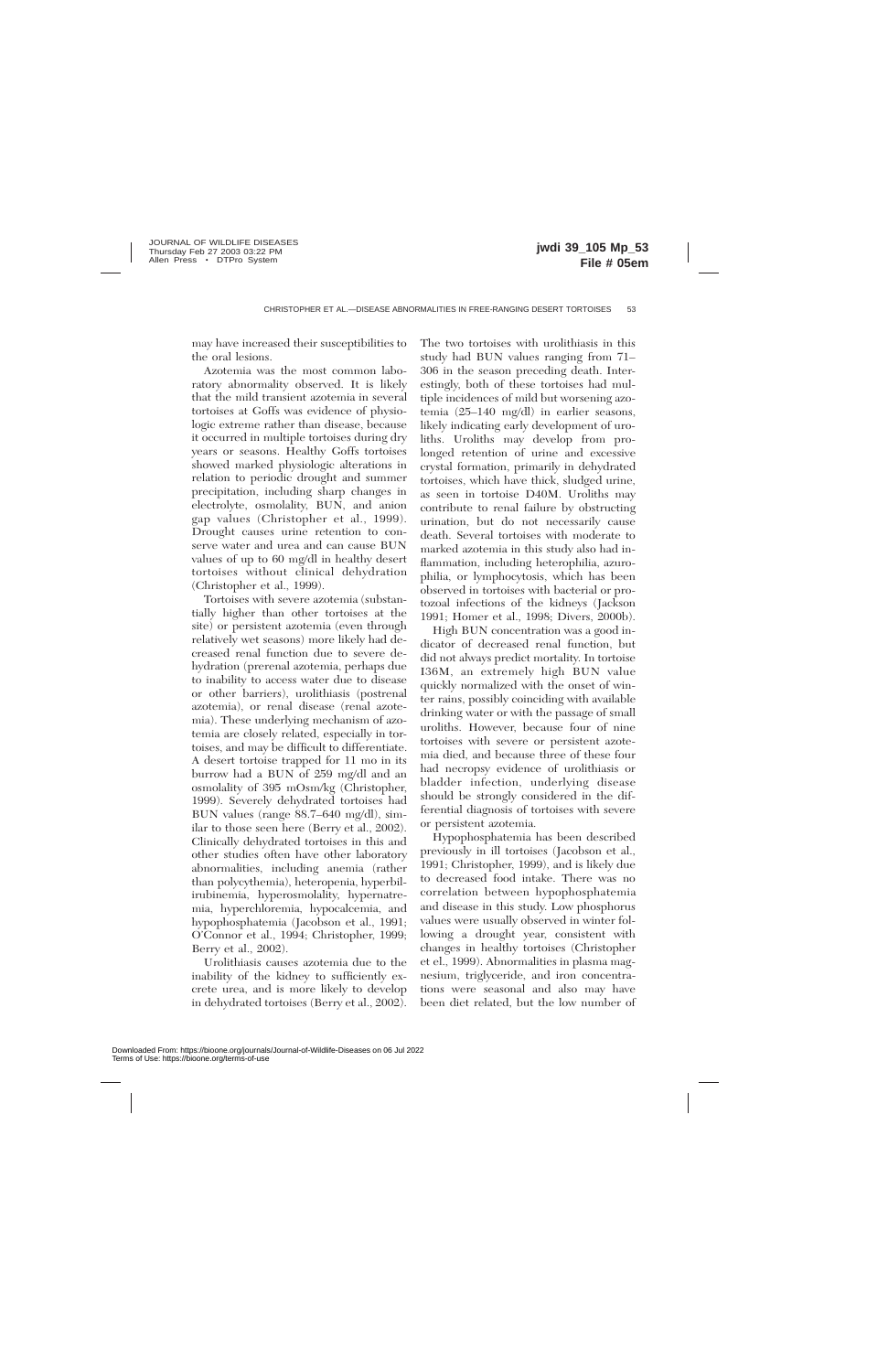measurements available limited conclusions.

Tortoises at Ivanpah had disease type and severity intermediate between that of DTNA and Goffs, including intermediate severity of cutaneous dyskeratosis. Like Goffs tortoises, a few Ivanpah tortoises had oral lesions and positive nasal mycoplasma cultures. Like DTNA tortoises, Ivanpah tortoises often were seropositive and had inflammatory leukograms. Inflammation (heterophilia and hyperglobulinemia) and clinical signs of URTD were more likely to be seen in Ivanpah tortoises with heavy *P. testudinis* growth. Although the role of *P. testudinis* in URTD is not fully understood, it may be synergistic with mycoplasmosis or contribute to secondary infection in tortoises infected with *Mycoplasma* (Jacobson et al., 1991). Although *P. testudinis* can be isolated from the nasal cavity of healthy tortoises, certain isolates have been recovered solely from tortoises with URTD (Snipes et al., 1995). Unlike *Mycoplasma, Pasteurella* growth was less severe in the drought year.

In summary, URTD, cutaneous dyskeratosis, and oral lesions comprised the major disease conditions observed in three populations of free-ranging Mojave Desert tortoises. Azotemia was the most common laboratory abnormality, and, when severe or persistent, it was often associated with underlying urolithiasis or bladder infection. With few exceptions, routine hematologic and biochemical laboratory tests had poor sensitivity and low predictive values in detecting or monitoring disease. Predictive values are affected by the prevalence of disease, however, and because of the low numbers of tortoises with specific diseases, caution must be exercised in interpreting these results. The severe problems associated with positive *Mycoplasma* cultures, oral lesions, dehydration, and moderate to severe shell disease in the tortoises at Goffs were of particular concern because of their potential for cumulative impact on the population. A population of Goffs tortoises  $\sim$ 2 km from our study site,

considered the "gold standard" for a healthy population since 1979, has suffered recent 92–96% decreases in tortoise density between 1994 and 2000 (Berry and Medica 1995; Berry 2000). In light of these findings, disease and laboratory abnormalities identified in the present study may be important clues to the demise of the neighboring Goffs population. Further investigation into different strains of *Mycoplasma* organisms, histopathology of oral lesions, and research into the pathogenesis of shell disease, hepatic disease, and urologic disease are critical for better understanding these problems.

# **ACKNOWLEDGMENTS**

This work was funded by the Department of the Interior, Bureau of Land Management Contract Nos. B950-C1-0060 (Christopher), YA-651-CT0-340079 (Nagy), and CA950-CT0- 47 (APL Laboratories) and National Biological Service Contract No. 14-48-0006-95-003. Federal and state permits were issued to and administered by K. Berry. The hard work and dedication of the following individuals made this work possible: C. C. Peterson, I. A. Girard, J. Parinayakosol, B. S. Wilson, I. R. Wallis, A. Ancel, M. A. Wilson, and C. Tran. The authors also wish to thank M. Brown, E. R. Jacobson, V. Dickinson, J. Conway-Klaassen, and J. Klaassen for their contributions to this work.

# **LITERATURE CITED**

- BERRY, K. H. 1997. Demographic consequences of disease in two desert tortoise populations in California, USA. *In* Proceedings: Conservation, restoration, and management of tortoises and turtles, An international conference, J. Van Abbema (ed.). Wildlife Conservation Society Turtle Recovery Program and the New York Turtle and Tortoise Society, pp. 91–99.
	- . 2000. Preliminary report on the spring survey of desert tortoises at the Goffs permanent study plot and special project on the effects of roads. US Geological Survey, Western Ecological Research Center, 11 pp.
	- , AND M. M. CHRISTOPHER. 2001. Guidelines for the field evaluation of desert tortoise health and disease. Journal of Wildlife Diseases 37: 427–450.
	- , AND P. MEDICA. 1995. Desert tortoises in the Mojave and Colorado deserts. *In* Our living resources: A report to the nation on the distribution, abundance, and health of U.S. plants, animals, and ecosystems, E. T. LaRoe, G. S. Farris,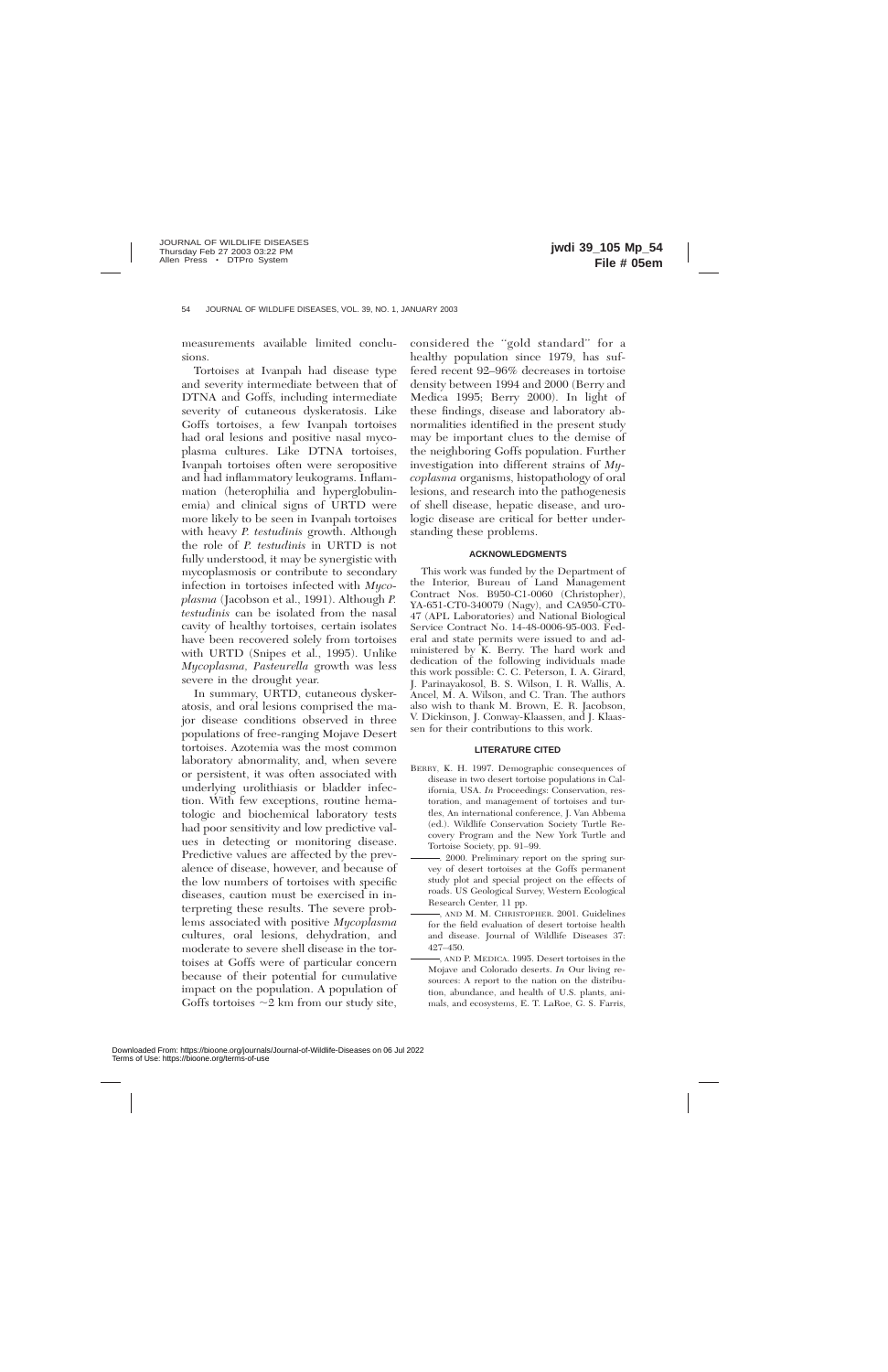C. E. Puckett, P. D. Doran, and M. J. Mac (eds.). US Department of the Interior, National Biological Service, Washington, D. C. pp. 135–137.

- , AND A. P. WOODMAN. 1984. Preliminary investigations of shell wear in determining adult age groups in desert tortoises. Appendix 4. *In* The status of the desert tortoise (*Gopherus agassizii*) in the United States. K. H. Berry (ed.). Report to US Fish and Wildlife Service from the Desert Tortoise Council on Order No. 11310– 0083–81. A4-1 to A4-54.
- , E. K. SPANGENBERG, B. L. HOMER, AND E. R. JACOBSON. In press. Deaths of desert tortoises following periods of drought and research manipulation. Chelonian Conservation and Biology.
- BROWN, M. B., I. M. SCHUMACHER, P. A. KLEIN, K. HARRIS, T. CORRELL, AND E. R. JACOBSON. 1994. *Mycoplasma agassizii* causes upper respiratory tract disease in the desert tortoise. Infection and Immunity 62: 4580–4586.
- , K. H. BERRY, I. M. SCHUMACHER, K. A. NAGY, M. M. CHRISTOPHER, AND P. A. KLEIN. 1999. Seroepidemiology of upper respiratory tract disease in the desert tortoise in the western Mojave desert of California. Journal of Wildlife Diseases 35: 716–727.
- , D. R. BROWN, P. A. KLEIN, G. S. MC-LAUGHLIN, I. M. SCHUMACHER, E. R. JACOBSON, H. P. ADAMS, AND J. G. TULLY. 2001. *Mycoplasma agassizii* sp. nov., isolated from the upper respiratory tract of the desert tortoises (*Gopherus agassizii*) and the gopher tortoise (*Gopherus polyphemus*). International Journal of Systematic and Evolutionary Microbiology 51: 413–418.
- CHRISTOPHER, M. M. 1999. Physical and biochemical abnormalities associated with prolonged entrapment in a desert tortoise. Journal of Wildlife Diseases 35: 361–366.
	- , K. H. BERRY, I. R. WALLIS, K. A. NAGY, B. T. HENEN, AND C. C. PETERSON. 1999. Reference intervals and physiologic alterations in hematologic and biochemical values of free-ranging desert tortoises in the Mojave desert. Journal of Wildlife Diseases 35: 212–238.
- DIVERS, S. J. 2000a. Reptilian liver and gastrointestinal testing. *In* Laboratory medicine—avian and exotic pets, A. Fudge (ed.). W. B. Saunders, Philadelphia, pp. 205–209.
- . 2000b. Reptilian renal and reproductive disease diagnosis. *In* Laboratory medicine—avian and exotic pets, A. Fudge (ed.). W. B. Saunders, Philadelphia, pp. 217–222.
- HENEN, B. T., C. C. PETERSON, I. R. WALLIS, K. H. BERRY, AND K. A. NAGY. 1998. Effects of climatic variation on field metabolism and water relations of desert tortoises. Oecologia 117: 365– 373.
- HOMER, B. L., K. H. BERRY, M. B. BROWN, AND E. R. JACOBSON. 1998. Pathology of spontaneously occurring diseases in free-ranging California de-

sert tortoises (*Gopherus agassizii*). Journal of Wildlife Diseases 34: 508–523.

- , C. LI, K. H. BERRY, N. D. DENSLOW, E. R. JACOBSON, R. H. SAWYER, AND J. E. WILLIAMS. 2001. Soluble scute proteins of healthy and ill desert tortoises (*Gopherus agassizii*). American Journal of Veterinary Research 62: 104–110.
- JACKSON, O. F. 1991. Reptiles, Part One. Chelonians. *In* Manual of exotic pets, P. H. Beynon and J. E. Cooper (eds.). British Small Animal Veterinary Association, Cheltenham, Gloucestershire, UK, pp. 221–243.
- JACOBSON, E. R. 2000. Reptilian viral diagnostics. *In* Laboratory medicine—avian and exotic pets, A. Fudge (ed.). W. B. Saunders, Philadelphia, pp. 229–235.
- , T. J. WRONSKI, J. SCHUMACHER, C. REG-GIARDO, AND K. H. BERRY. 1994. Cutaneous dyskeratosis in free-ranging desert tortoises, *Gopherus agassizii,* in the Colorado desert of southern California. Journal of Zoo and Wildlife Medicine 25: 68–81.
- , J. M. GASKIN, M. B. BROWN, R. K. HARRIS, C. H. GARDINER, J. L. LAPOINTE, H. P. ADAMS, AND C. REGGIARDO. 1991. Chronic upper respiratory tract disease of free-ranging desert tortoises (*Xerobates agassizii*). Journal of Wildlife Disease 27: 296–316.
- KLAASSEN, J. 1991. Necropsy report for male tortoise D7M. Report from APL Veterinary Laboratories, Las Vegas, Nevada, to U.S. Department of the Interior, Bureau of Land Management, Riverside, California, 5 pp.
- LEDERLE, P. E., K. R. RAUTENSTRAUCH, D. L. RAK-ESTRAW, K. K. ZANDER, AND J. L. BOONE. 1997. Upper respiratory tract disease and mycoplasmosis in desert tortoises from Nevada. Journal of Wildlife Diseases 33: 759–765.
- NAGY, K. A., AND P. A. MEDICA. 1986. Physiological ecology of desert tortoises in southern Nevada. Herpetologica 42: 73–92.
- NATIONAL OCEANIC AND ATMOSPHERIC ADMINIS-TRATION. 1989–1995. Climatological data for California, Vol. 93-99, National Climatic Data Center, Asheville, North Carolina.
- O'CONNOR, M. P., J. S. GRUMBLES, R. H. GEORGE, L. C. ZIMMERMAN, AND J. R. SPOTILA. 1994. Potential hematological and biochemical indicators of stress in free-ranging desert tortoises and captive tortoises exposed to a hydric stress gradient. Herpetological Monographs 8: 5–26.
- ORIGGI, F., P. KLEIN, C. ROMERO, AND E. JACOBSON. 2001. Transmission study with a tortoise herpesvirus (THV) in Greek tortoises. Proceedings, Desert Tortoise Council Symposium, Tucson, Arizona, pp. 31–33.
- PETERSON, C. C. 1994. Different rates and causes of high mortality in two populations of the threatened desert tortoise *Gopherus agassizii.* Biological Conservation 70: 101–108.